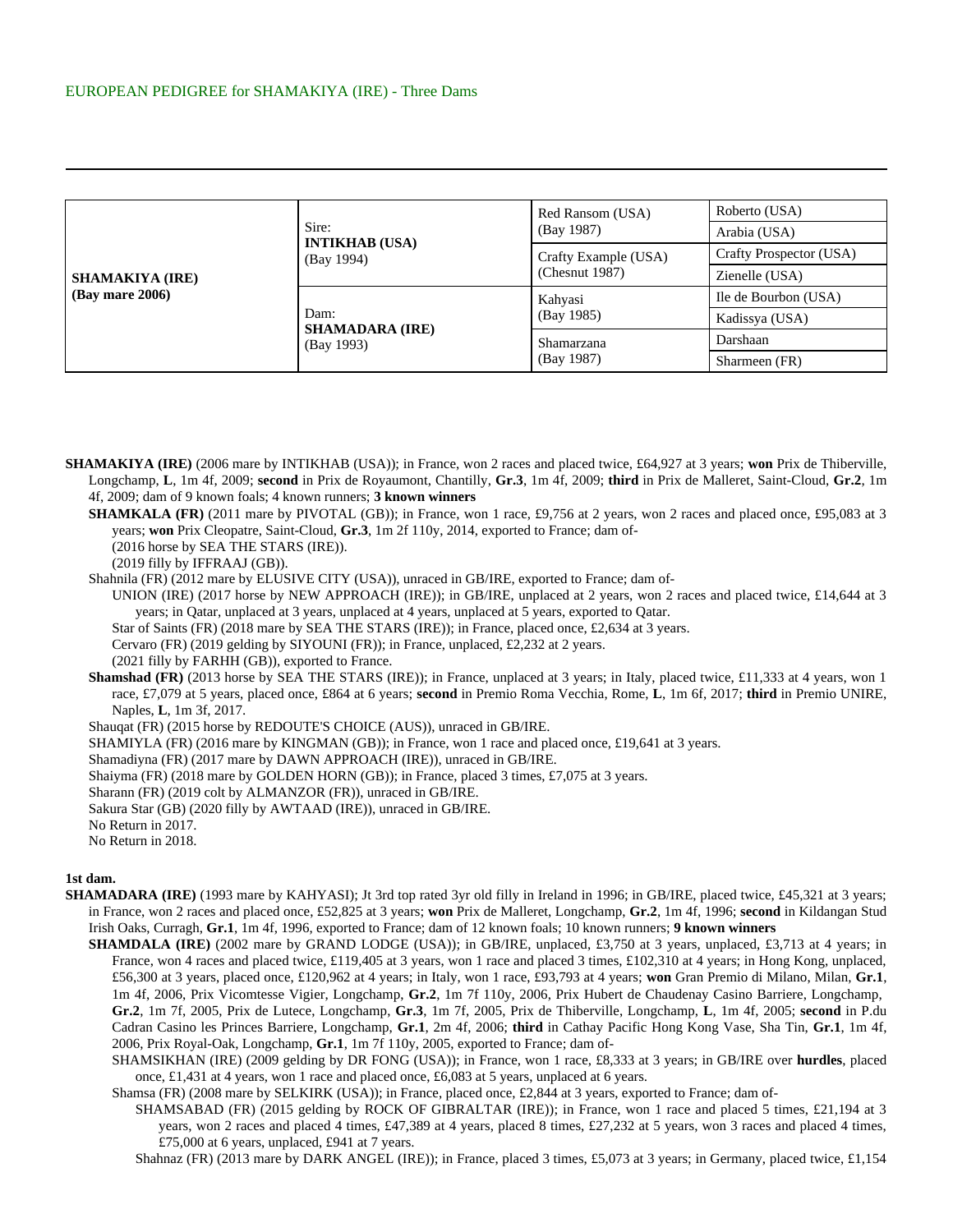at 4 years.

- Shamsoun (FR) (2014 gelding by MEDICEAN (GB)); in France, unplaced at 3 years, placed once, £1,681 at 4 years, unplaced at 5 years, unplaced at 6 years, placed once, £2,143 at 7 years.
- Shamdak (FR) (2017 gelding by INTELLO (GER)); in France, placed once, £2,089 at 3 years, unplaced at 4 years; in France over jumps, unplaced, £686 at 3 years, unplaced, £763 at 4 years.

Shamrad (FR) (2016 gelding by CASAMENTO (IRE)); in GB/IRE, unplaced at 3 years, unplaced at 4 years.

- **SHAMAKIYA (IRE)** (2006 mare by INTIKHAB (USA)), see above.
- **SHAMANOVA (IRE)** (2007 mare by DANEHILL DANCER (IRE)); in France, won 2 races and placed 4 times, £85,221 at 3 years, won 1 race and placed 5 times, £77,931 at 4 years; **won** Prix La Moskowa, Chantilly, **L**, 1m 7f, 2011; **second** in Abu Dhabi Prix de Malleret, Saint-Cloud, **Gr.2**, 1m 4f, 2010, Prix Minerve- Shadwell, Deauville, **Gr.3**, 1m 4f 110y, 2010, Prix de Lutece, Longchamp, **Gr.3**, 1m 7f, 2010, Prix Allez France, Chantilly, **Gr.3**, 1m 2f, 2011; **third** in Prix Maurice de Nieuil, Longchamp, **Gr.2**, 1m 6f, 2011, Prix de Pomone - Haras d'Etreham, Deauville, **Gr.2**, 1m 4f 110y, 2011, Qatar Prix Gladiateur, Longchamp, **Gr.3**, 1m 7f 110y, 2011; dam of-
	- SHAHINDA (FR) (2014 mare by SEA THE STARS (IRE)); in France, won 1 race and placed once, £7,351 at 3 years, exported to France; dam of-

GLOBAL WISDOM (FR) (2019 gelding by NO NAY NEVER (USA)); in GB/IRE, won 2 races and placed once, £11,623 at 2 years. (2020 filly by SHALAA (IRE)).

- Shahmeen (FR) (2013 mare by SHAMARDAL (USA)); in France, unplaced at 3 years; dam of-
	- Dandy Cool (FR) (2018 gelding by INTELLO (GER)); in France, unplaced, £1,525 at 2 years, placed once, £8,171 at 3 years.
	- Brown Tiger (FR) (2019 colt by MOTIVATOR (GB)), unraced in GB/IRE.
	- (2020 colt by ANODIN (IRE)).
	- (2021 filly by ANODIN (IRE)).

Shabana (FR) (2015 mare by PIVOTAL (GB)); in France, unplaced at 3 years.

Shanndoura (FR) (2016 mare by OASIS DREAM (GB)); in France, unplaced, £496 at 3 years, exported to France.

Shahnameh (FR) (2019 filly by CHURCHILL (IRE)); in France, unplaced at 2 years.

(2021 colt by AWTAAD (IRE)).

- **Shamdara (IRE)** (1998 mare by DR DEVIOUS (IRE)); in France, won 1 race and placed twice, £19,399 at 3 years, won 1 race and placed once, £9,570 at 4 years; **second** in Prix Petite Etoile, Saint-Cloud, **L**, 1m 2f 110y, 2001; **third** in Prix de Malleret, Saint-Cloud, **Gr.2**, 1m 4f, 2001; dam of-
	- **SHAMDINAN (FR)** (2004 horse by DR FONG (USA)); in GB/IRE, unplaced, £2,027 at 3 years; in France, placed once, £2,483 at 2 years, won 1 race and placed twice, £126,724 at 3 years; in USA, won 1 race and placed once, £440,816 at 3 years, unplaced, £573 at 4 years; **won** Secretariat Stakes, Arlington International, **Gr.1**, 1m 2f, 2007; **second** in John Deere Breeders' Cup Turf, Monmouth Park, **Gr.1**, 1m 4f, 2007; **third** in Prix du Jockey Club - Mitsubishi Motors, Chantilly, **Gr.1**, 1m 2f 110y, 2007, sire in Italy
	- **SHAHWARDI (FR)** (2006 gelding by LANDO (GER)); in GB/IRE, placed twice, £6,254 at 4 years, unplaced at 5 years, placed once, £10,252 at 6 years, placed once, £11,184 at 7 years; in Australia, won 1 race, £90,789 at 6 years; in France, won 3 races and placed once, £65,679 at 3 years, placed once, £6,903 at 4 years, placed 4 times, £14,613 at 5 years, placed 3 times, £28,584 at 6 years, unplaced at 7 years, unplaced at 8 years; **won** Sportingbet Herbert Power Stakes, Caulfield, **Gr.2**, 1m 4f, 2012, Prix Turenne, Chantilly, **L**, 1m 4f, 2009; **third** in Darley Prix Kergorlay, Deauville, **Gr.2**, 1m 7f, 2012, Prix Maurice de Nieuil, Longchamp, **Gr.2**, 1m 6f, 2012, Prix du Conseil de Paris, Longchamp, **Gr.2**, 1m 4f, 2009, Prix Lord Seymour, Longchamp, **L**, 1m 4f, 2010, Betfair Fred Archer Stakes, Newmarket, **L**, 1m 4f, 2010, exported to France
	- SHAMKHAL (FR) (2008 gelding by TIGER HILL (IRE)); in GB/IRE, unplaced at 4 years; in France, placed 3 times, £9,095 at 3 years; in GB/IRE over **hurdles**, won 1 race and placed once, £4,933 at 4 years.
	- SHAMANKIYNA (FR) (2012 mare by AZAMOUR (IRE)); in France, won 1 race and placed twice, £12,635 at 3 years; dam of-SMOKEY BEAR (IRE) (2017 horse by KODIAC (GB)); in GB/IRE, won 2 races and placed twice, £11,923 at 2 years, won 1 race, £9,704 at 3 years; in Hong Kong, unplaced at 4 years, exported to Hong Kong. (2021 filly by CHURCHILL (IRE)).
	- BENEFACTION (IRE) (2014 mare by NATHANIEL (IRE)); in France, won 1 race and placed once, £10,769 at 3 years; dam of-Chicago Club (IRE) (2019 colt by SIYOUNI (FR)), unraced in GB/IRE.
		- (2020 colt by CAMELOT (GB)), exported to Australia.
		- (2021 colt by HOLY ROMAN EMPEROR (IRE)).
	- Montesinos (FR) (2005 horse by HIGHEST HONOR (FR)); in Spain, unplaced at 2 years, placed twice, £1,875 at 3 years.
	- Shady Sham (IRE) (2016 mare by SHAMARDAL (USA)); in France, placed twice, £6,315 at 3 years; dam of-
	- (2021 colt by ACCLAMATION (GB)).
	- Shapoura (FR) (2007 mare by SINNDAR (IRE)), unraced in GB/IRE; dam of-
		- L'OPTIMISTE (FR) (2013 gelding by MAKFI (GB)); in France, placed once, £2,757 at 3 years, won 2 races and placed 6 times, £24,136 at 4 years, won 4 races and placed 6 times, £41,373 at 5 years, placed twice, £5,631 at 6 years, placed once, £1,907 at 7 years.
		- L'ARNACOEUR (FR) (2012 gelding by MAKFI (GB)); in France, unplaced at 3 years, won 3 races and placed 3 times, £25,368 at 4 years, placed twice, £4,880 at 5 years, unplaced at 6 years.

General Joe (IRE) (2017 gelding by SIYOUNI (FR)); in GB/IRE, placed once, £1,020 at 2 years, unplaced, £1,517 at 3 years.

La Distraite (FR) (2014 mare by MAKFI (GB)); in France, unplaced at 2 years, unplaced, £385 at 3 years, unplaced at 4 years. Miracle (FR) (2015 horse by MAKFI (GB)); in France, unplaced at 3 years.

Only Debris (IRE) (2018 gelding by EXCEED AND EXCEL (AUS)); in GB/IRE, unplaced, £600 at 3 years.

(2019 colt by CHURCHILL (IRE)).

Shazoud (FR) (2010 horse by MANDURO (GER)), unraced in GB/IRE.

SHAMDIAN (IRE) (2000 gelding by INDIAN RIDGE); in GB/IRE, unplaced at 4 years; in Denmark, unplaced, £98 at 8 years; in France, placed 4 times, £10,487 at 3 years; in Italy, won 3 races and placed 8 times, £12,050 at 5 years, won 4 races and placed 4 times, £12,539 at 6 years, won 4 races and placed twice, £15,192 at 7 years, unplaced at 8 years; in GB/IRE over **hurdles**, won 1 race and placed twice, £6,188 at 4 years; in Sweden over jumps, unplaced at 11 years, placed once, £749 at 12 years, exported to Italy.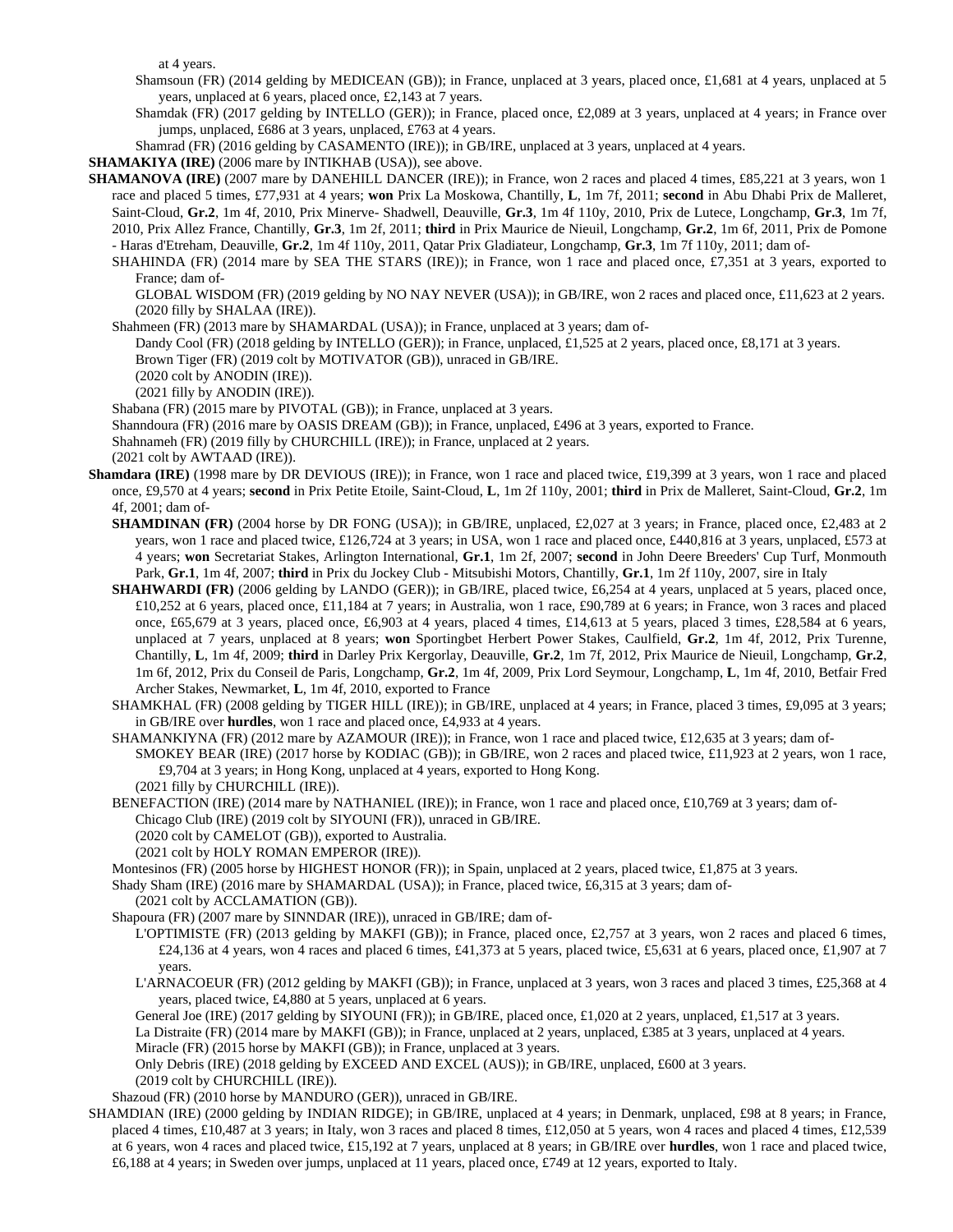SHADIYNA (IRE) (2005 mare by DUBAI DESTINATION (USA)); in France, placed twice, £4,966 at 2 years, won 2 races and placed twice, £27,573 at 3 years; in USA, placed once, £9,540 at 4 years, exported to France; dam of-

(2010 horse by HARLAN'S HOLIDAY (USA)).

Blue Hole (JPN) (2011 horse by HARLAN'S HOLIDAY (USA)); in Japan, unplaced at 2 years.

World Moon (JPN) (2013 mare by ADMIRE MOON (JPN)), unraced in GB/IRE.

- SHADARPOUR (IRE) (2009 gelding by DR FONG (USA)); in GB/IRE, unplaced at 4 years, placed twice, £1,090 at 5 years, unplaced at 6 years; in GB/IRE in **N.H. Flat races**, placed once, £382 at 4 years; in France, placed 3 times, £5,792 at 3 years; in GB/IRE over **hurdles**, unplaced at 3 years, won 1 race and placed twice, £2,768 at 4 years, won 2 races, £7,018 at 5 years, placed 3 times, £4,126 at 6 years, unplaced at 7 years, placed once, £800 at 9 years; in GB/IRE in **point-to-points**, unplaced at 12 years
- SHADAGANN (IRE) (2010 gelding by INVINCIBLE SPIRIT (IRE)); in GB/IRE, placed once, £1,733 at 2 years, unplaced at 3 years, won 1 race and placed 3 times, £8,117 at 4 years, won 2 races and placed twice, £41,163 at 5 years, placed twice, £3,301 at 6 years, placed 3 times, £3,690 at 7 years, placed 5 times, £6,301 at 8 years; in GB/IRE over **hurdles**, won 1 race and placed once, £6,918 at 5 years, unplaced at 6 years, won 1 race, £10,530 at 7 years.
- SHAMA (IRE) (2011 mare by DANEHILL DANCER (IRE)); in GB/IRE, placed once, £433 at 2 years, won 1 race and placed once, £3,689 at 3 years; dam of-
	- SHREWDNESS (GB) (2016 mare by LAWMAN (FR)); in GB/IRE, unplaced at 2 years, won 1 race and placed 4 times, £8,068 at 3 years; in USA, placed once, £3,602 at 4 years, exported to USA.

STIMULATE (GB) (2018 mare by MOTIVATOR (GB)); in GB/IRE, won 1 race, £3,618 at 3 years; in France, unplaced at 3 years. Kew Palace (GB) (2017 mare by KINGMAN (GB)); in GB/IRE, placed twice, £1,638 at 3 years, placed twice, £3,066 at 4 years.

Calmly (GB) (2020 filly by DUBAWI (IRE)), unraced in GB/IRE.

(2021 colt by DUBAWI (IRE)).

Shamarzi (IRE) (2008 horse by AZAMOUR (IRE)); in France, placed once, £3,103 at 3 years, unplaced, £792 at 4 years, placed once, £732 at 5 years; in France over jumps, unplaced at 5 years, exported to France.

Shamdiyna (IRE) (2001 mare by MACHIAVELLIAN (USA)), unraced in GB/IRE; dam of-

- Pale Captive (IRE) (2006 mare by BARATHEA (IRE)); in France, placed once, £882 at 2 years, placed 3 times, £8,495 at 3 years, placed once, £2,920 at 4 years, exported to France; dam of-
	- GAEA (FR) (2013 mare by PRINCE ARCH (USA)); in France, placed twice, £4,225 at 2 years, won 2 races and placed 3 times, £22,500 at 3 years, placed once, £2,735 at 4 years, placed once, £885 at 5 years.
	- Pale Perfect (FR) (2017 gelding by MASTERSTROKE (USA)); in France, unplaced, £2,316 at 2 years, placed twice, £7,819 at 3 years, unplaced at 4 years.
	- Bold Dino (FR) (2016 gelding by DOCTOR DINO (FR)); in France, unplaced, £1,416 at 2 years, unplaced, £856 at 3 years, unplaced at 4 years.
- Emerald Fields (IRE) (2008 mare by WHIPPER (USA)); in France, unplaced at 2 years, placed 3 times, £10,044 at 3 years, exported to France.

Lost Path (IRE) (2009 mare by TIGER HILL (IRE)), unraced in GB/IRE, exported to France.

Shimrana (IRE) (2004 mare by DAYLAMI (IRE)), unraced in GB/IRE, exported to Germany; dam of-

- **SHIMRANO (GER)** (2012 horse by MONSUN (GER)); in Australia, unplaced, £1,485 at 4 years; in France, unplaced at 4 years; in Germany, won 1 race, £2,500 at 2 years, won 2 races and placed once, £42,791 at 3 years; **won** Oppenheim Union-Rennen, Cologne, **Gr.2**, 1m 3f, 2015, G.P. Hannoverschen Volksbank Derby Trial, Hannover, **L**, 1m 3f, 2015
- SHAZAAM (GER) (2011 horse by MONSUN (GER)); in Germany, won 1 race and placed once, £2,683 at 2 years, placed twice, £5,500 at 3 years; in Slovakia, unplaced, £2,500 at 3 years; in France over jumps, placed once, £3,967 at 3 years.

SHINZARO (GER) (2014 horse by INVINCIBLE SPIRIT (IRE)); in Germany, won 1 race, £2,206 at 2 years, unplaced at 3 years.

Shamanda (GER) (2010 mare by ZAMINDAR (USA)); in Germany, placed once, £833 at 2 years, placed 3 times, £2,440 at 3 years, placed twice, £709 at 4 years, exported to Germany; dam of-

SHAMANDO (GER) (2017 horse by SOLDIER HOLLOW (GB)); in Italy, won 1 race, £3,153 at 2 years, won 1 race and placed twice, £4,169 at 3 years, won 4 races and placed 4 times, £19,659 at 4 years.

SHAMOX (GER) (2016 horse by MAXIOS (GB)); in Germany, placed once, £531 at 2 years, won 1 race and placed twice, £4,144 at 3 years; in France over jumps, won 1 race and placed once, £16,212 at 4 years, placed 4 times, £24,893 at 5 years.

Shamaster (GER) (2019 colt by MASTERCRAFTSMAN (IRE)), unraced in GB/IRE.

Shantar (FR) (2021 colt by WALDPARK (GER)).

Shamdara (GER) (2016 mare by SHAMARDAL (USA)); in Germany, placed twice, £1,143 at 4 years.

Shamaro (GER) (2017 horse by MAXIOS (GB)), unraced in GB/IRE.

Shayasi (GER) (2018 gelding by SOLDIER HOLLOW (GB)); in France, unplaced at 3 years, unplaced at 4 years; in Germany, unplaced, £254 at 2 years, unplaced at 3 years.

Samyr (FR) (2020 colt by SEA THE MOON (GER)), unraced in GB/IRE.

## **2nd dam.**

SHAMARZANA (1987 mare by DARSHAAN); in GB/IRE, placed once, £665 at 3 years, exported to France; dam of 9 known foals; 5 known runners; **3 known winners**.

**SHAMADARA (IRE)** (1993 mare by KAHYASI), see above.

- SHAMARZIAN (IRE) (1995 horse by THATCHING); in France, unplaced at 4 years; in France over jumps, won 1 race, £1,921 at 5 years, won 1 race, £2,061 at 7 years, won 1 race, £2,182 at 8 years, won 1 race, £2,366 at 9 years, exported to France.
- SHAMARDAR (IRE) (1992 horse by GREEN DESERT (USA)); in France, won 1 race and placed once, £13,283 at 3 years, placed once, £1,111 at 6 years, unplaced at 7 years; in France over jumps, unplaced at 6 years, exported to France.

Shamsoun (IRE) (1997 horse by BARATHEA (IRE)); in France, placed once, £1,729 at 3 years, exported to France.

Shamad (IRE) (1994 horse by SUBOTICA (FR)), unraced in GB/IRE, exported to France.

shamirzan (IRE) (1996 horse by TIROL); in France, unplaced at 4 years, exported to France.

(1999 mare by KAHYASI); died as a yearling.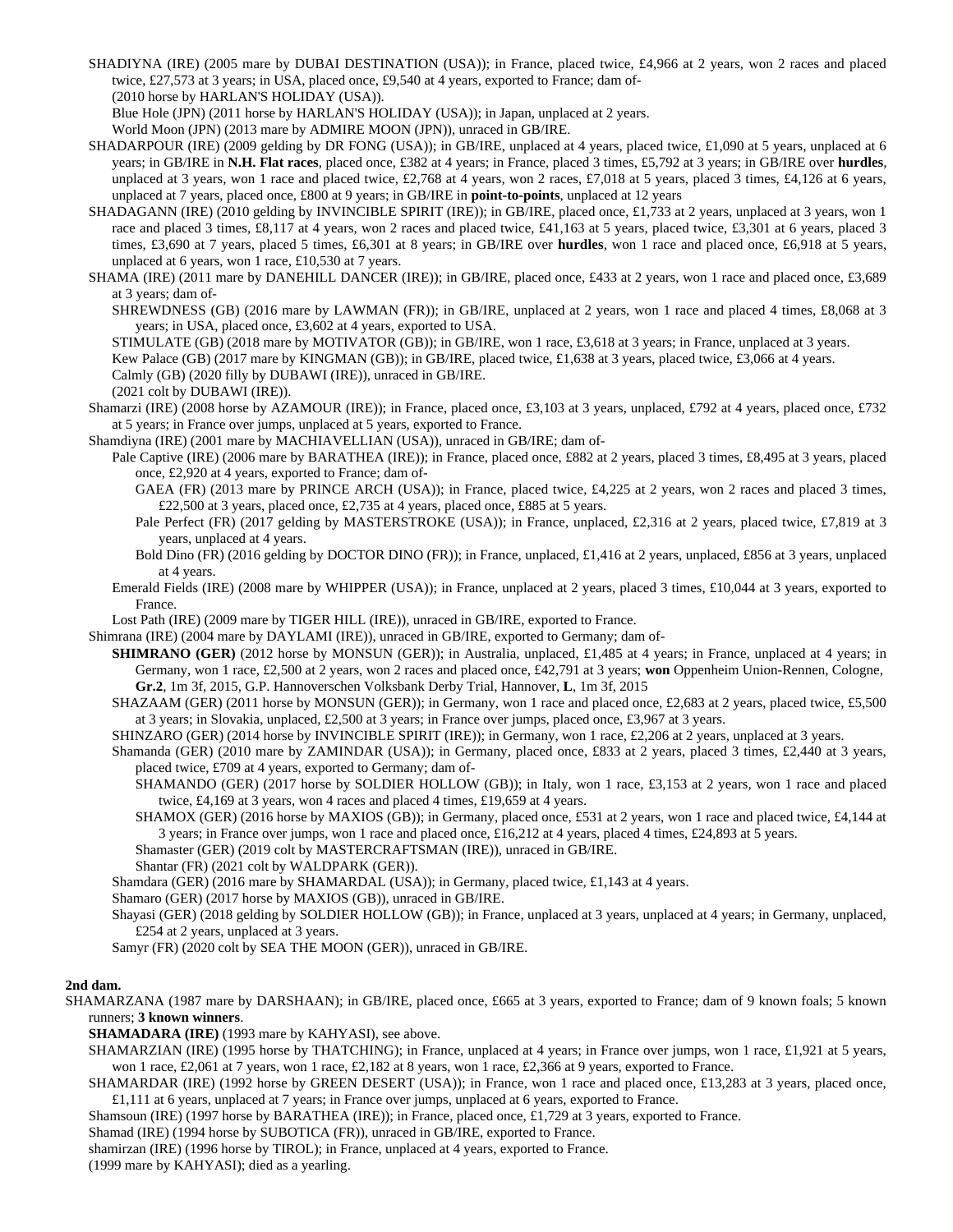Shamaroun (IRE) (2000 horse by DANEHILL (USA)), unraced in GB/IRE. (2001 horse by POLISH PRECEDENT (USA)), exported to France.

**3rd dam.**

- SHARMEEN (FR) (1972 mare by VAL DE LOIR); in France, placed once, 6000 francs at 2 years, won 1 race and placed 4 times, 65920 francs at 3 years; dam of 9 known foals; 8 known runners; **5 known winners**.
	- **SHERGAR** (1978 horse by GREAT NEPHEW); Champion 3yr old in Europe in 1981; in GB/IRE, won 1 race and placed once, £17,456 at 2 years, won 5 races and placed once, £394,645 at 3 years; **won** Irish Sweeps Derby, Curragh, **Gr.1**, 1981, King George VI & Queen Elizabeth Stakes, Ascot, **Gr.1**, 1981, Derby Stakes, Epsom, **Gr.1**, 1981, Guardian Newspaper Classic Trial, Sandown Park, **Gr.3**, 1981, Chester Vase, Chester, **Gr.3**, 1981; **second** in William Hill Futurity Stakes, Doncaster, **Gr.1**, 1m, 1980; **fourth** in St Leger Stakes, Doncaster, **Gr.1**, 1981; sire
	- **SHARAMANA (IRE)** (1991 mare by DARSHAAN); in France, won 2 races and placed once, £37,528 at 3 years; **won** Prix Minerve, Evry, **Gr.3**, 1m 4f, 1994; **second** in Prix des Tuileries, Longchamp, **L**, 1m 2f 110y, 1994, exported to France; dam of-
		- **GIANT SANDMAN (IRE)** (2007 horse by FOOTSTEPSINTHESAND (GB)); Top rated older sprinter in Germany in 2013, Champion sprinter in Scandinavia in 2013; in GB/IRE, unplaced at 4 years; in France, unplaced at 6 years; in Germany, won 1 race, £32,520 at 6 years; in Norway, placed twice, £10,539 at 2 years, won 3 races, £17,431 at 3 years, won 2 races, £36,893 at 4 years, won 2 races and placed once, £28,174 at 5 years, won 1 race and placed once, £24,888 at 6 years; in Sweden, unplaced, £1,495 at 2 years, placed twice, £16,826 at 3 years, won 1 race, £28,735 at 4 years, won 1 race, £21,534 at 5 years, won 1 race and placed once, £28,381 at 6 years; in United Arab Emirates, unplaced at 7 years; in USA, placed once, £3,846 at 8 years; **won** Burda@Turf Goldene Peitsche, Baden-Baden, **Gr.2**, 6f, 2013, Polar Cup, Ovrevoll, **Gr.3**, 6f 110y, 2011, Norsk Jockeyklubs Sprintlop, Ovrevoll, **L**, 6f 110y, 2012, Taby Varsprint, Taby, **L**, 5f 110y, 2012, Taby Varsprint, Taby, **L**, 5f 110y, 2013, WABA Europallers Sprintlop, Ovrevoll, **L**, 5f 110y, 2013, Travronden Taby Open Sprint Championship, Taby, **L**, 5f 110y, 2011; **second** in Polar Cup, Ovrevoll, **Gr.3**, 6f 110y, 2013, Polar Cup, Ovrevoll, **Gr.3**, 6f 110y, 2012, Brittfurn Taby Open Sprint Championship, Taby, **L**, 5f 110y, 2013; **third** in Lost in the Fog Stakes, Golden Gate, 6f, 2015, sire in Norway, exported to Norway
		- **Shalamantika (IRE)** (1999 mare by NASHWAN (USA)); in GB/IRE, unplaced at 2 years, won 1 race and placed 6 times, £14,670 at 3 years; **third** in EBF Harvest Stakes, Ascot, **L**, 1m 3f 110y, 2002; dam of-
			- **SHALANAYA (IRE)** (2006 mare by LOMITAS (GB)); 4th top rated 3yr old filly in Europe in 2009; in GB/IRE, unplaced at 4 years; in Canada, placed once, £64,706 at 4 years; in France, won 3 races and placed once, £189,272 at 3 years, placed once, £60,690 at 4 years; in Japan, placed once, £107,420 at 3 years; **won** Qatar Petroleum Prix de l'Opera, Longchamp, **Gr.1**, 1m 2f, 2009, Prix de Liancourt, Longchamp, **L**, 1m 2f 110y, 2009; **second** in Prix Ganay - Prix Air Mauritius, Longchamp, **Gr.1**, 1m 2f 110y, 2010; **third** in Fly Emirates E P Taylor Stakes, Woodbine, **Gr.1**, 1m 2f, 2010; dam of-
				- **Shalamba (IRE)** (2017 mare by ZOFFANY (IRE)); in France, placed once, £3,649 at 2 years, won 2 races and placed twice, £40,797 at 3 years, placed 3 times, £25,938 at 4 years; in Italy, placed once, £6,268 at 4 years; **second** in Grand Prix du Nord, Chantilly, **L**, 1m 1f 207y, 2020, Grand Prix de Fontainebleau, Fontainebleau, **L**, 1m 1f 207y, 2021, Prix Casimir Delamarre, ParisLongchamp, **L**, 1m 209y, 2021; **third** in Premio Ambrosiano, Milan, **Gr.3**, 1m 1f 207y, 2021, exported to France
				- SHALAKAR (FR) (2013 gelding by CAPE CROSS (IRE)); in France, won 2 races and placed once, £26,691 at 3 years; in GB/IRE over **hurdles**, placed once, £668 at 4 years, won 1 race and placed 5 times, £11,465 at 5 years, unplaced at 6 years.
				- SHAZIA (FR) (2014 mare by NEW APPROACH (IRE)); in France, placed once, £1,985 at 2 years, won 1 race and placed twice, £8,205 at 3 years.
				- SHALLA (GB) (2015 mare by REDOUTE'S CHOICE (AUS)); in France, won 1 race, £11,062 at 3 years, exported to France.
				- SHARIYAR (FR) (2018 gelding by EXCEED AND EXCEL (AUS)); in France, won 1 race and placed 3 times, £29,455 at 3 years.
				- Shalabini (IRE) (2016 horse by NATHANIEL (IRE)); in France, placed twice, £5,540 at 3 years; in France over jumps, unplaced, £1,544 at 4 years, exported to France.
				- Shaliyan (FR) (2012 horse by SHAMARDAL (USA)), unraced in GB/IRE.
				- (2020 filly by ALMANZOR (FR)).
				- (2021 colt by MASAR (IRE)).
			- **SHANKARDEH (IRE)** (2008 mare by AZAMOUR (IRE)); in GB/IRE, placed once, £10,750 at 3 years; in France, won 3 races and placed twice, £120,625 at 3 years; **won** Qatar Prix Chaudenay, Longchamp, **Gr.2**, 1m 7f, 2011; **second** in I-Shares Lillie Langtry Stakes, Goodwood, **Gr.3**, 1m 6f, 2011; **third** in Prix Royal-Oak, Longchamp, **Gr.1**, 1m 7f 110y, 2011, Abu Dhabi Prix de Malleret, Saint-Cloud, **Gr.2**, 1m 4f, 2011; dam of-

SHANNKIYR (USA) (2016 gelding by ELUSIVE QUALITY (USA)); in France, won 1 race and placed once, £11,721 at 3 years, placed once, £3,051 at 4 years, won 2 races and placed twice, £31,920 at 5 years, exported to France.

SHANNDARA (IRE) (2017 mare by MIZZEN MAST (USA)); in France, won 1 race, £12,204 at 3 years, exported to France.

Shandaani (USA) (2014 horse by MORE THAN READY (USA)); in Italy, placed once, £1,128 at 3 years, exported to Italy.

Shahrik (USA) (2013 horse by SMART STRIKE (CAN)); in France, unplaced at 3 years, unplaced at 4 years, exported to France.

Shakdara (USA) (2015 mare by STREET CRY (IRE)); in France, unplaced at 2 years, unplaced, £796 at 3 years.  $(2019 \text{ colt by ZARAK (FR)}).$ 

SHAKANI (IRE) (2005 horse by ANABAA (USA)); in Morocco, won 9 races, exported to France.

SHALANGAR (IRE) (2007 horse by RED RANSOM (USA)); in France, won 2 races and placed twice, £24,292 at 3 years; in USA, placed once, £5,497 at 5 years, placed once, £3,202 at 6 years, exported to France.

Shanya (IRE) (2010 mare by RAMONTI (FR)); in France, placed twice, £3,171 at 3 years, exported to Australia; dam of-

THERE'S A THOUGHT (NZ) (2017 mare by SO YOU THINK (NZ)); in Australia, placed 3 times, £5,490 at 3 years, won 2 races and placed twice, £19,466 at 4 years.

INTERLLECTUS (GB) (2015 horse by INTELLO (GER)); in New Zealand, won 1 race, £3,289 at 4 years, unplaced, £102 at 5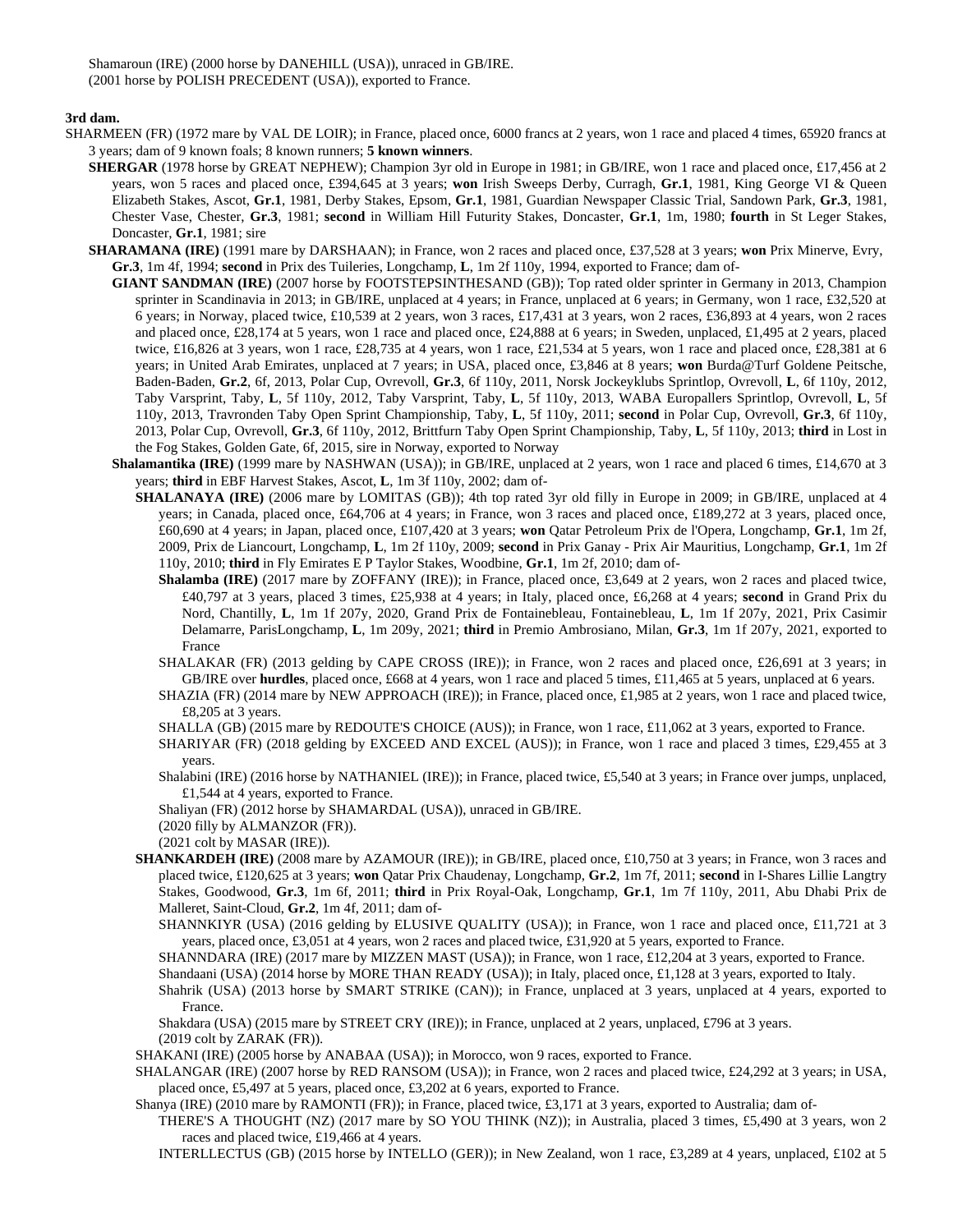years; in New Zealand over jumps, won 1 race, £2,741 at 5 years, exported to Australia. (2016 horse by SEBRING (AUS)).

Shaiyadima (IRE) (2004 mare by ZAMINDAR (USA)); in GB/IRE, unplaced at 3 years; dam of-

Pedro Serrano (IRE) (2010 gelding by FOOTSTEPSINTHESAND (GB)); in GB/IRE, placed once, £963 at 2 years, placed once, £378 at 6 years.

Livia Drusilla (IRE) (2011 mare by HOLY ROMAN EMPEROR (IRE)); in GB/IRE, placed once, £433 at 2 years, unplaced at 3 years.

Red Charm (IRE) (2013 horse by ZOFFANY (IRE)); in Denmark, placed 3 times, £1,278 at 3 years; in Sweden, placed once, £915 at 3 years, exported to Sweden.

Any Old China Cup (IRE) (2009 mare by ELUSIVE CITY (USA)), unraced in GB/IRE.

Sharafat (IRE) (2012 gelding by APPROVE (IRE)); in GB/IRE, unplaced at 4 years.

(2015 horse by POWER (GB)), exported to China.

(2017 mare by NO NAY NEVER (USA)).

(2021 colt by COTAI GLORY (GB)).

Shanndiyra (IRE) (2009 mare by KING'S BEST (USA)); in France, unplaced, £1,000 at 3 years, exported to France; dam of-

- **SHAHNAZA (FR)** (2015 mare by AZAMOUR (IRE)); in France, placed once, £4,038 at 2 years, won 2 races and placed 4 times, £92,034 at 3 years, placed 3 times, £33,919 at 4 years; **won** Prix de la Seine, Parislongchamp, **L**, 1m 3f, 2018; **second** in Prix de Flore, Saint-Cloud, **Gr.3**, 1m 2f 110y, 2018, Prix Zarkava -Fonds Euro.L'Elevage, Parislongchamp, **L**, 1m 2f 110y, 2019; **third** in Prix Corrida, Saint-Cloud, **Gr.2**, 1m 2f 110y, 2019, Qatar Prix de Royallieu, Parislongchamp, **Gr.2**, 1m 4f 110y, 2018, Prix Bertrand de Tarragon, Parislongchamp, **Gr.3**, 1m 1f, 2018, Prix Allez France Longines, Parislongchamp, **Gr.3**, 1m 2f, 2019, Prix de Liancourt, Parislongchamp, **L**, 1m 2f 110y, 2018, exported to France
- SHAHJALAL (FR) (2014 horse by EXCELEBRATION (IRE)); in France, won 2 races and placed twice, £14,701 at 3 years, placed twice, £2,522 at 4 years.

Shanndar (FR) (2017 gelding by MASTERCRAFTSMAN (IRE)); in France, unplaced at 3 years; in France over jumps, unplaced, £1,449 at 3 years, unplaced, £1,018 at 4 years.

Shaiydana (FR) (2018 mare by CHARM SPIRIT (IRE)); in France, unplaced at 3 years.

(2019 filly by ALMANZOR (FR)).

- Cashin Minister (IRE) (2015 gelding by REDOUTE'S CHOICE (AUS)); in Hong Kong, unplaced at 3 years, exported to Hong Kong. SHARPOUR (IRE) (2004 horse by DESERT SUN (GB)); in Czech Republic, won 1 race and placed once, £989 at 3 years, won 2 races and placed 4 times, £4,696 at 4 years, won 4 races and placed once, £19,330 at 5 years, won 4 races and placed 3 times, £13,695 at 6 years, won 2 races and placed twice, £8,818 at 7 years, won 1 race and placed once, £6,065 at 8 years; in France, placed once, £4,118 at 4 years, placed once, £3,932 at 5 years, unplaced at 6 years, unplaced at 8 years; in Germany, placed once, £118 at 3 years; in Poland, won 1 race, £3,061 at 4 years; in Slovakia, placed once, £487 at 7 years, exported to France.
- SHARDAKHAN (IRE) (2002 gelding by DR DEVIOUS (IRE)); in GB/IRE, unplaced at 3 years; in GB/IRE over **hurdles**, unplaced at 3 years, unplaced at 4 years, won 1 race and placed 3 times, £7,506 at 5 years, unplaced at 7 years, placed once, £315 at 9 years; in GB/IRE over **fences**, placed twice, £1,947 at 5 years, won 3 races, £19,622 at 6 years, unplaced at 9 years; in GB/IRE in **point-to-points**, unplaced at 9 years.

Shapour (IRE) (1997 horse by SADLER'S WELLS (USA)); in GB/IRE, placed once, £1,450 at 2 years, placed once, £299 at 3 years.

Shara (IRE) (1998 mare by KAHYASI); in GB/IRE, placed 3 times, £1,803 at 3 years; dam of-

SHABAHAR (IRE) (2004 gelding by HERNANDO (FR)); in GB/IRE, placed 3 times, £5,043 at 2 years, won 1 race, £5,603 at 3 years, won 1 race and placed 3 times, £3,693 at 4 years.

- SHARLANDA (IRE) (2010 mare by CHOISIR (AUS)); in GB/IRE, placed once, £1,301 at 3 years, unplaced at 4 years; in GB/IRE over **hurdles**, placed once, £543 at 5 years, won 1 race and placed once, £6,480 at 6 years, won 2 races, £12,373 at 7 years; in GB/IRE over **fences**, won 1 race and placed 3 times, £12,689 at 7 years; dam of- (2018 horse by OL' MAN RIVER (IRE)).
- JAISALMER (IRE) (2012 gelding by JEREMY (USA)); in GB/IRE in **N.H. Flat races**, unplaced at 4 years; in GB/IRE over **hurdles** , placed twice, £1,240 at 5 years, won 2 races, £9,487 at 6 years, placed once, £903 at 7 years, won 1 race, £5,599 at 8 years, won 1 race, £4,923 at 9 years; in GB/IRE over **fences**, placed once, £2,913 at 6 years, placed once, £3,005 at 7 years
- Sharatila (IRE) (2003 mare by KING'S BEST (USA)); in GB/IRE, placed 3 times, £5,506 at 2 years, placed 3 times, £2,744 at 3 years, exported to India; dam of-
	- **Mountbatten (IND)** (2009 gelding by ROCK OF GIBRALTAR (IRE)); in India, placed once at 3 years, won 3 races and placed twice at 4 years, won 3 races and placed 4 times at 5 years, placed twice at 6 years, placed twice at 7 years; **third** in Maharaja Jiwajirao Scindia Trophy, Mumbai, **L**, 1m 1f, 2015, Jewel Maharaja Jiwajirao Scindia Trophy, Mumbai, **L**, 1m 1f, 2014.
	- **Gentle Knowledge (IND)** (2010 horse by NOVERRE (USA)); in India, won 6 races and placed 16 times; **third** in The Calcutta Champion Sprint Trophy, Kolkata, **L**, 6f, 2014.

DUKE OF EARL (IND) (2012 horse by NOVERRE (USA)); in India, won 7 races and placed 11 times.

JOSHUA (IND) (2011 gelding by NOVERRE (USA)); in India, won 1 race and placed once, £13,534 at 3 years, won 1 race and placed 4 times, £3,906 at 4 years, placed 5 times, £8,354 at 5 years, placed once, £316 at 6 years, unplaced, £325 at 7 years.

GOLD BOND (IND) (2014 mare by DEAN'S KITTEN (USA)); in India, won 4 races and placed 3 times.

(2008 horse by INTIKHAB (USA)).

Akki's Pet (IND) (2013 mare by MULL OF KINTYRE (USA)); in India, unplaced.

(2015 mare by DEAN'S KITTEN (USA)).

(2005 horse by DR FONG (USA)).

Sharift (IRE) (2006 mare by NIGHT SHIFT (USA)); in GB/IRE, unplaced at 3 years, unplaced at 4 years.

Derek's Choice (IRE) (2008 mare by VERGLAS (IRE)), unraced in GB/IRE; dam of-

(2017 horse by LIBERTARIAN (GB)).

(2018 horse by WORKFORCE (GB)).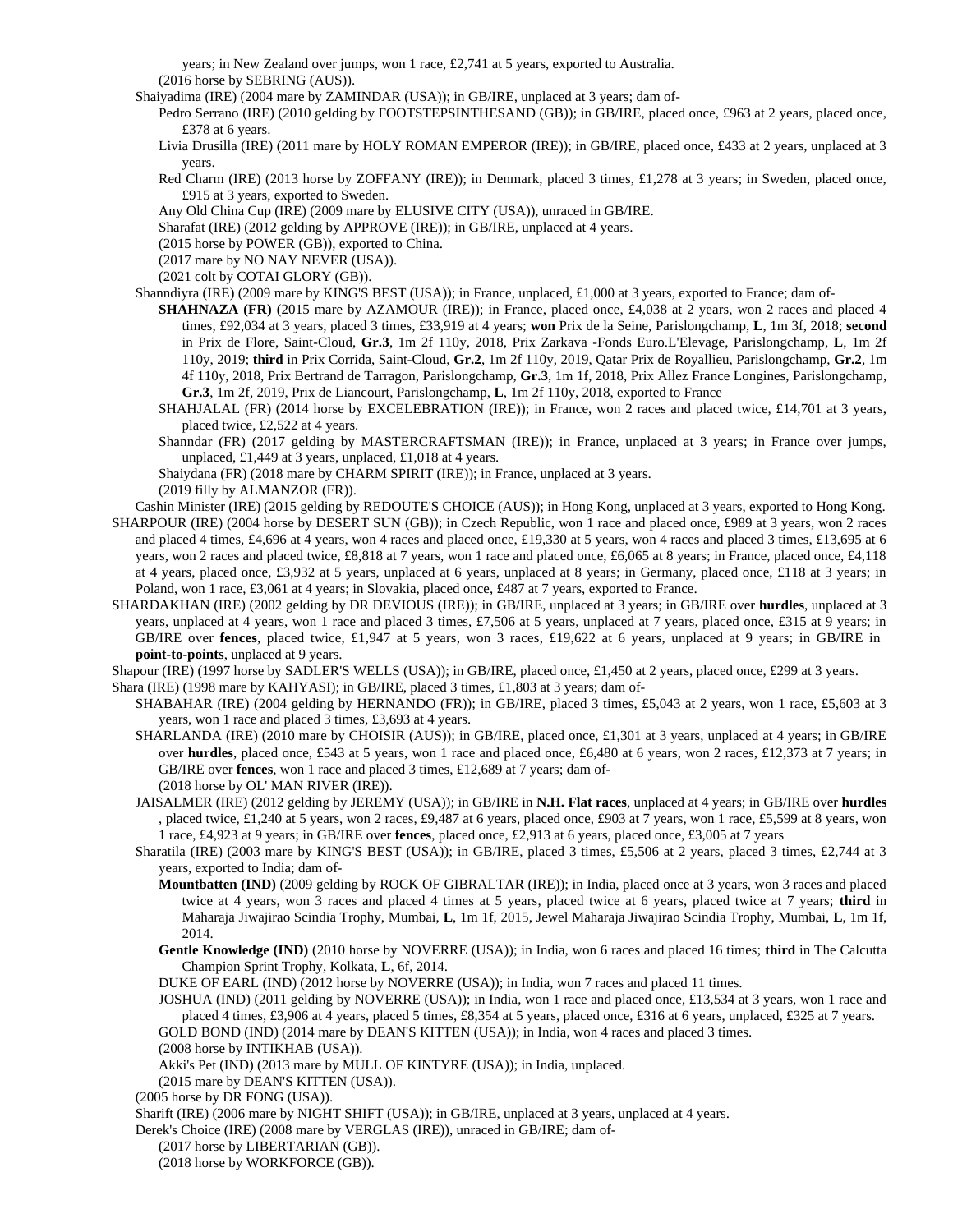(2016 gelding by DYLAN THOMAS (IRE)).

- Shahrafi (IRE) (2006 gelding by BARATHEA (IRE)); in GB/IRE, placed once, £392 at 2 years, placed once, £517 at 3 years, placed 3 times, £2,939 at 4 years, unplaced at 5 years, unplaced at 7 years, unplaced at 8 years; in GB/IRE over **hurdles**, unplaced at 4 years, unplaced at 7 years; in GB/IRE over **fences**, unplaced at 7 years.
- Sharafanya (IRE) (2000 mare by ZAFONIC (USA)), unraced in GB/IRE; dam of-
	- WHASTON (IRE) (2005 gelding by HAWK WING (USA)); in GB/IRE, unplaced at 2 years, won 1 race and placed 3 times, £4,498 at 3 years, won 1 race and placed once, £3,685 at 4 years, placed twice, £322 at 5 years, unplaced at 6 years; in GB/IRE over **hurdles**, placed twice, £391 at 4 years, placed once, £478 at 5 years, unplaced at 6 years.
	- PRIMORDIAL LIGHT (IRE) (2009 mare by ORATORIO (IRE)); in Italy, won 1 race and placed once, £5,137 at 2 years, won 1 race and placed once, £3,733 at 3 years, unplaced at 4 years, exported to Italy; dam of-
		- DEGMAR (ITY) (2017 horse by DOGMA NOIR (IRE)); in Italy, placed 3 times, £6,791 at 2 years, won 1 race and placed once, £4,288 at 3 years, placed once, £1,429 at 4 years.

Ryazan (ITY) (2019 filly by LIBANO (IRE)), unraced in GB/IRE.

Ceist Eile (IRE) (2006 mare by NOVERRE (USA)); in GB/IRE, unplaced at 2 years, placed twice, £2,725 at 3 years; dam of-

- **CEISTEACH (IRE)** (2011 mare by NEW APPROACH (IRE)); in GB/IRE, placed once, £7,337 at 2 years, won 1 race, £8,338 at 3 years; in USA, won 1 race, £13,193 at 3 years, won 2 races and placed 3 times, £120,468 at 4 years; **won** Robert G Dick Memorial Stakes, Delaware Park, **Gr.3**, 1m 3f, 2015, Keertana Stakes, Churchill Downs, 1m 3f, 2015; **second** in Rood and Riddle Dowager Stakes, Keeneland, **Gr.3**, 1m 4f, 2015, Coolmore Canford Cliffs Stakes, Tipperary, **L**, 7f, 2013
- **STEIP AMACH (IRE)** (2012 mare by VOCALISED (USA)); in GB/IRE, won 1 race and placed 3 times, £35,383 at 2 years, placed 5 times, £17,175 at 3 years, won 1 race and placed twice, £40,147 at 4 years; in Canada, unplaced, £2,941 at 4 years; in France, placed 3 times, £55,047 at 4 years; **won** Amethyst Stakes, Leopardstown, **Gr.3**, 1m, 2016, Killavullan Stakes, Leopardstown, **Gr.3**, 7f, 2014; **second** in Canford Cliffs EBF Athasi Stakes, Curragh, **Gr.3**, 7f, 2016; **third** in Darley Prix Jean Romanet, Deauville, **Gr.1**, 1m 2f, 2016, Prix Rothschild, Deauville, **Gr.1**, 1m, 2016, Coolmore Stud Concorde Stakes, Tipperary, **Gr.3**, 7f, 2015, TRM Ballyogan Stakes, Curragh, **Gr.3**, 6f, 2015, ISF EBF Victor McCalmont Memorial Stakes, Gowran Park, **L**, 1m 1f 110y, 2016, Platinum Stakes, Cork, **L**, 1m, 2015, exported to France
- FIUNTACH (IRE) (2013 mare by INTENSE FOCUS (USA)); in GB/IRE, unplaced at 2 years, won 1 race and placed twice, £7,658 at 3 years.
- DUBLIN JOURNAL (IRE) (2018 gelding by TEOFILO (IRE)); in GB/IRE, placed once, £1,729 at 2 years, won 1 race and placed twice, £10,901 at 3 years.

Fidaaha (IRE) (2014 mare by NEW APPROACH (IRE)); in GB/IRE, unplaced at 3 years, unplaced at 4 years.

Ceistiu (IRE) (2016 mare by VOCALISED (USA)), unraced in GB/IRE.

Textus Receptus (IRE) (2017 gelding by AUSTRALIA (GB)), unraced in GB/IRE.

(2020 colt by TEOFILO (IRE)).

(2021 colt by KODIAC (GB)).

- Ratmansky (ITY) (2011 horse by MASTERCRAFTSMAN (IRE)); in Italy, placed 3 times, £10,210 at 2 years, placed 3 times, £6,266 at 3 years, unplaced at 4 years.
- Celebration Night (IRE) (2007 mare by HAWK WING (USA)), unraced in GB/IRE, exported to Germany; dam of-
	- CIAO CIELO (GER) (2012 gelding by LORD OF ENGLAND (GER)); in GB/IRE, won 1 race, £2,911 at 2 years, won 2 races, £10,997 at 3 years, placed once, £385 at 4 years, unplaced at 5 years; in GB/IRE over **hurdles**, placed 3 times, £2,517 at 4 years, unplaced at 5 years.
	- (2013 horse by SAMUM (GER)).

Celtina Z (SWE) (2015 mare by TERTULLUS (FR)); in Germany, unplaced at 3 years.

Saint Samson (IRE) (2008 horse by REFUSE TO BEND (IRE)), unraced in GB/IRE, exported to France.

Cainteach (IRE) (2015 horse by VOCALISED (USA)), unraced in GB/IRE.

Voice Director (IRE) (2016 horse by VOCALISED (USA)), unraced in GB/IRE.

Shaleela (IRE) (2008 mare by GALILEO (IRE)), unraced in GB/IRE; dam of-

Live By Night (GB) (2015 horse by OASIS DREAM (GB)); in Cyprus, placed twice at 3 years, placed 3 times at 4 years, exported to Cyprus.

Shaleela's Dream (GB) (2016 gelding by OASIS DREAM (GB)); in GB/IRE, placed twice, £2,147 at 3 years.

Startedwithakiss (IRE) (2018 mare by FASTNET ROCK (AUS)); in GB/IRE, placed once, £2,657 at 2 years.

Shaldana (GB) (2013 mare by DANEHILL DANCER (IRE)), unraced in GB/IRE, exported to Pakistan.

Qubtaan (GB) (2014 gelding by OASIS DREAM (GB)); in GB/IRE, unplaced at 3 years.

New Try (IRE) (2019 gelding by CARAVAGGIO (USA)), unraced in GB/IRE, exported to Kingdom of Saudi Arabia.

(2020 filly by FOOTSTEPSINTHESAND (GB)).

(2021 filly by U S NAVY FLAG (USA)).

- SHERNAZAR (1981 horse by BUSTED); in GB/IRE, placed once, £599 at 2 years, won 2 races and placed 3 times, £13,884 at 3 years, won 3 races, £53,337 at 4 years; in USA, unplaced, £17,241 at 4 years; **won** Geoffrey Freer Stakes, Newbury, **Gr.2**, 1985, September Stakes, Kempton Park, **Gr.3**, 1985, Alycidon Stakes, Goodwood, **L**, 1985; **second** in Gordon Stakes, Goodwood, **Gr.3**, 1984; **fourth** in Great Voltigeur Stakes, York, **Gr.2**, 1m 4f, 1984; sire
- SHAIYNEEN (1977 mare by KALAMOUN); in France, won 2 races and placed once, 35200 francs at 3 years, exported to France; dam of-
	- **RIAZA (GB)** (1992 mare by SLIP ANCHOR); in GB/IRE, unplaced at 2 years; in France, unplaced at 3 years; in Spain, won 2 races, £16,509 at 3 years; **won** Premio Beamonte (Oaks), Madrid, **L**, 1m 4f, 1995, exported to India; dam of-
		- **Star Galaxy (IND)** (2002 mare by PLACERVILLE (USA)); in India, won 2 races; **second** in Manjri Stud Breeders' Juv. Chmpnship (f), Mumbai, **L**, 1m, 2005

GOBLET OF FIRE (IND) (1998 mare by PORTROE (USA)); in India, won 2 races; dam of-

**GOBELIN (IND)** (2004 mare by SENURE (USA)); in India, won 3 races; **won** Nanoli Stud Pune Derby, Pune, **L**, 1m 2f, 2007. Glorious Stride (IND) (2006 mare by SENURE (USA)), unraced in GB/IRE.

SAYTARRA (IND) (1997 mare by PERSIAN BOLD); in India, won 1 race, £730 at 4 years.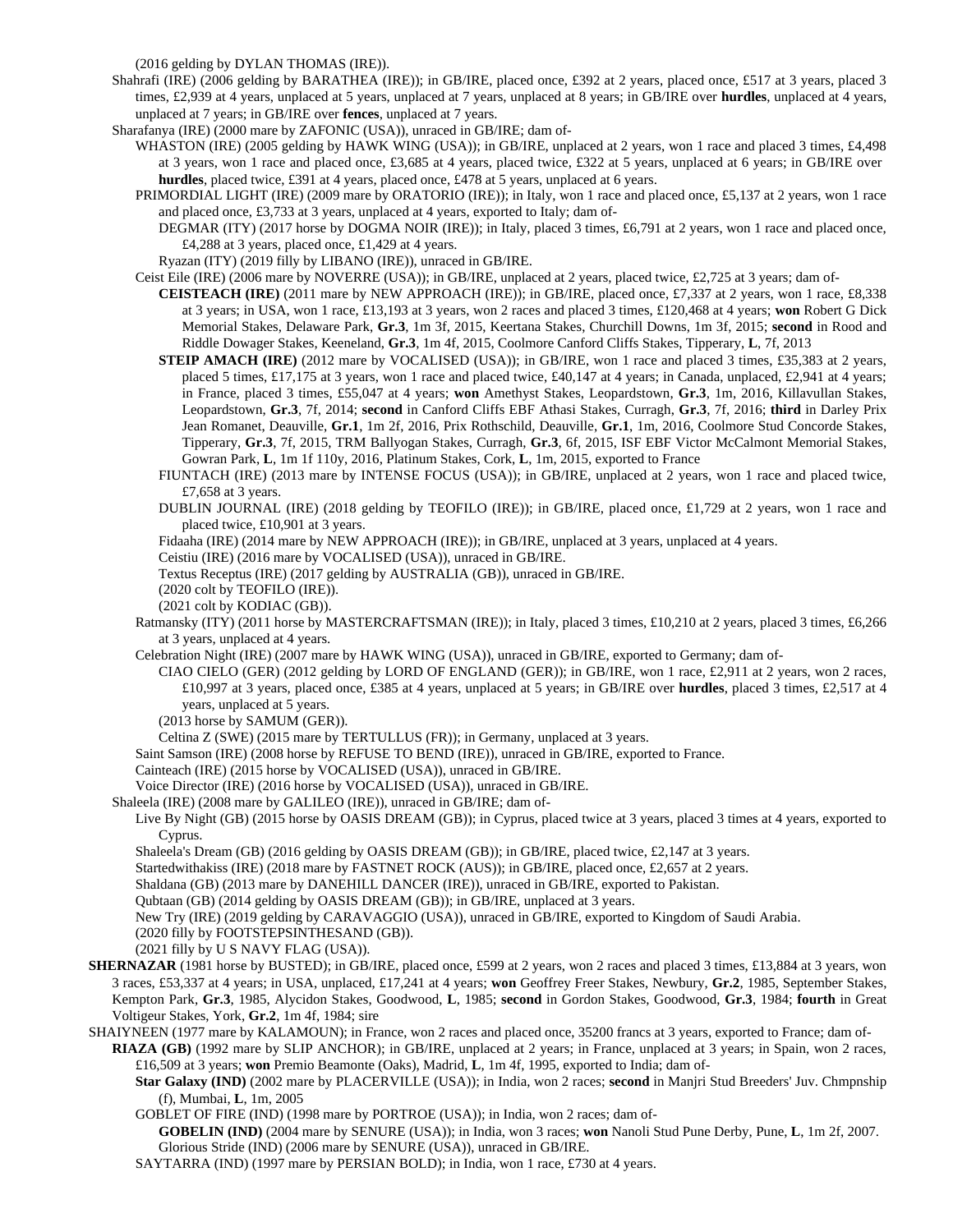SIMPLY AMAZING (IND) (2000 horse by DON'T FORGET ME); in India, won 1 race.

- **Shaynoor** (1986 horse by NINISKI (USA)); in GB/IRE, unplaced at 2 years, won 1 race and placed 3 times, £4,464 at 3 years; in USA, won 2 races, £26,677 at 4 years, won 1 race and placed 3 times, £27,630 at 5 years, won 1 race and placed twice, £15,588 at 6 years, won 3 races, £37,066 at 7 years, won 1 race and placed once, £9,013 at 9 years, placed twice, £1,242 at 10 years; **third** in Orange County Stakes, Los Alamitos, **L**, 1m 110y, 1991, exported to USA.
- SHAIEEF (IRE) (1988 mare by SHAREEF DANCER (USA)); in GB/IRE, placed twice, £717 at 3 years, won 3 races, £7,325 at 4 years; dam of-
	- **Ottobre Rosso (GB)** (1994 horse by BE MY CHIEF (USA)); in Italy, won 3 races and placed 7 times, £34,662 at 2 years, won 6 races and placed 5 times, £46,358 at 3 years, won 2 races and placed twice, £3,262 at 4 years, won 3 races and placed twice, £12,457 at 5 years, won 1 race and placed 6 times, £4,657 at 6 years, placed 5 times, £1,457 at 7 years, placed once, £281 at 8 years; **second** in Criterium Varesino-Mem. Virginio Curti, Varese, **L**, 7f 110y, 1996, exported to Italy
	- KYLE OF LOCHALSH (GB) (2000 gelding by VETTORI (IRE)); in GB/IRE, unplaced at 2 years, won 1 race and placed once, £7,124 at 3 years, placed once, £213 at 4 years, won 2 races and placed 4 times, £8,895 at 5 years, won 2 races and placed 4 times, £8,386 at 6 years, unplaced at 7 years; in GB/IRE over **hurdles**, unplaced at 4 years, placed twice, £1,881 at 5 years, unplaced at 6 years, placed once, £167 at 7 years; in GB/IRE over **fences**, placed once, £334 at 7 years.
	- MIRROR LAD (GB) (2008 gelding by PROCLAMATION (IRE)); in GB/IRE, placed once, £192 at 2 years; in Sweden, placed 3 times, £3,619 at 3 years, won 1 race and placed once, £2,639 at 4 years, won 1 race and placed twice, £2,382 at 5 years, placed twice, £505 at 6 years, won 1 race and placed twice, £2,816 at 7 years, won 1 race, £1,517 at 8 years, placed 4 times, £1,984 at 9 years, won 1 race, £1,983 at 10 years, placed once, £1,149 at 11 years, exported to Sweden.
	- SHARPY (GB) (1995 mare by SHARPO); in Turkey, won 1 race, £9,710 at 3 years, won 2 races, £36,067 at 4 years, won 1 race, £13,112 at 5 years, exported to Turkey; dam of-

Moromu (TUR) (2005 mare by EAGLE EYED (USA)); in Turkey, placed 5 times, £6,751 at 2 years, placed 3 times, £6,395 at 3 years.

- SPECIAL GREY (GB) (1997 horse by SADDLERS' HALL (IRE)); in Italy, won 3 races and placed 7 times, £5,222 at 3 years, won 1 race, £1,117 at 4 years, placed 4 times, £1,150 at 5 years, exported to Italy.
- SIZIO PUBLIO (IRE) (1998 horse by ROYAL ABJAR (USA)); in Italy, won 2 races and placed 4 times, £5,752 at 3 years, won 2 races and placed 6 times, £9,183 at 4 years, placed 3 times, £1,164 at 5 years, exported to Italy.
- CAPTURE THE MOMENT (GB) (1993 mare by KEEN); in GB/IRE, won 1 race and placed 6 times, £7,590 at 2 years, unplaced at 3 years, exported to Bahrain.
- BOUNTY REEF (GB) (2006 mare by BAHAMIAN BOUNTY (GB)); in GB/IRE, won 1 race and placed twice, £3,359 at 2 years, placed once, £144 at 3 years; in GB/IRE over **hurdles**, unplaced at 3 years; dam of-

Minnyvinny (GB) (2011 mare by MULTIPLEX (GB)); in GB/IRE, unplaced at 2 years, unplaced at 3 years.

- Valtora (GB) (2003 mare by VETTORI (IRE)); in GB/IRE, placed once, £494 at 2 years, placed once, £226 at 3 years, unplaced at 5 years.
- Billy Bowmore (GB) (2005 gelding by BAHAMIAN BOUNTY (GB)); in GB/IRE, placed once, £1,108 at 3 years, unplaced at 4 years.
- (1999 mare by ROYAL ABJAR (USA)); died as a foal.

Woolfall Aimee (GB) (2002 mare by BENNY THE DIP (USA)); (died at 2 years.), unraced in GB/IRE

- Shakana (1983 mare by GRUNDY); in GB/IRE, placed once, £1,962 at 2 years, unplaced at 3 years, placed once, £606 at 4 years; dam of-
	- SHAKINSKI (GB) (1989 mare by NINISKI (USA)); in GB/IRE, unplaced at 2 years, won 2 races and placed once, £4,088 at 3 years, placed once, £333 at 4 years; in GB/IRE over **hurdles**, unplaced at 4 years.

SHERGAR GLOW (GB) (1991 mare by GLOW (USA)); in Hungary, won 1 race, £153 at 4 years, exported to Hungary.

Ganador (GB) (1992 mare by WELDNAAS (USA)); in GB/IRE, placed twice, £1,207 at 2 years, placed twice, £1,068 at 3 years, placed once, £472 at 4 years; dam of-

Evermoore (GB) (1998 mare by THATCHING); in GB/IRE, placed twice, £455 at 2 years, unplaced at 3 years, unplaced at 4 years.

Grey Bird (IRE) (1997 mare by PRINCE OF BIRDS (USA)); in GB/IRE, unplaced at 2 years, unplaced at 3 years.

- Shahdji (1984 horse by ELA-MANA-MOU); (a twin); in GB/IRE, unplaced at 2 years, placed 3 times, £1,183 at 3 years; in Denmark, placed once at 3 years, placed twice at 4 years; in Sweden, unplaced at 4 years, sire in Denmark, exported to Denmark.
- Shergress (GB) (1990 mare by SIBERIAN EXPRESS (USA)); in GB/IRE, placed 5 times, £2,710 at 3 years, placed twice, £662 at 4 years; dam of-
	- LA ZIA (IRE) (1998 mare by BARATHEA (IRE)); in Italy, won 1 race and placed once, £6,857 at 2 years, won 2 races and placed 5 times, £27,675 at 3 years, won 1 race and placed twice, £5,390 at 4 years, won 2 races and placed 3 times, £9,833 at 5 years; in Kingdom of Saudi Arabia, won 2 races and placed twice, £31,359 at 6 years, won 2 races and placed 3 times, £15,394 at 7 years, placed once, £1,614 at 8 years, exported to Kingdom of Saudi Arabia; dam of-
		- Faaroua (KSA) (2009 horse by LORD OF MEN (GB)); in Kingdom of Saudi Arabia, unplaced at 3 years, unplaced at 4 years. (2010 horse by KAPPA (USA)).
		- Mahboobat Deemah (KSA) (2011 mare by FRONDOSO (ARG)), unraced in GB/IRE.
	- LORD SHARPNESS (GB) (1996 horse by COLLEGE CHAPEL (GB)); in Japan, unplaced at 3 years, won 1 race and placed 8 times, £3,936 at 4 years, exported to Japan.
	- Shergael (IRE) (2001 gelding by BARATHEA (IRE)); in GB/IRE, unplaced at 4 years, unplaced at 5 years; in GB/IRE over **hurdles**, unplaced at 4 years, unplaced at 5 years, unplaced at 6 years.
	- (2002 horse by CELTIC SWING (GB)).

(1984 horse by ELA-MANA-MOU); ((a twin)), exported to France.

SHERADHOUN (IRE) (1989 horse by DARSHAAN); in France, won 3 races, £31,992 at 3 years, exported to France.

Shapaara (1979 mare by RHEINGOLD); in GB/IRE, placed twice, £507 at 3 years, exported to France; dam of-

**SARDARMATI (FR)** (1988 horse by LASHKARI); in France, won 1 race and placed once at 2 years, won 1 race and placed twice at 3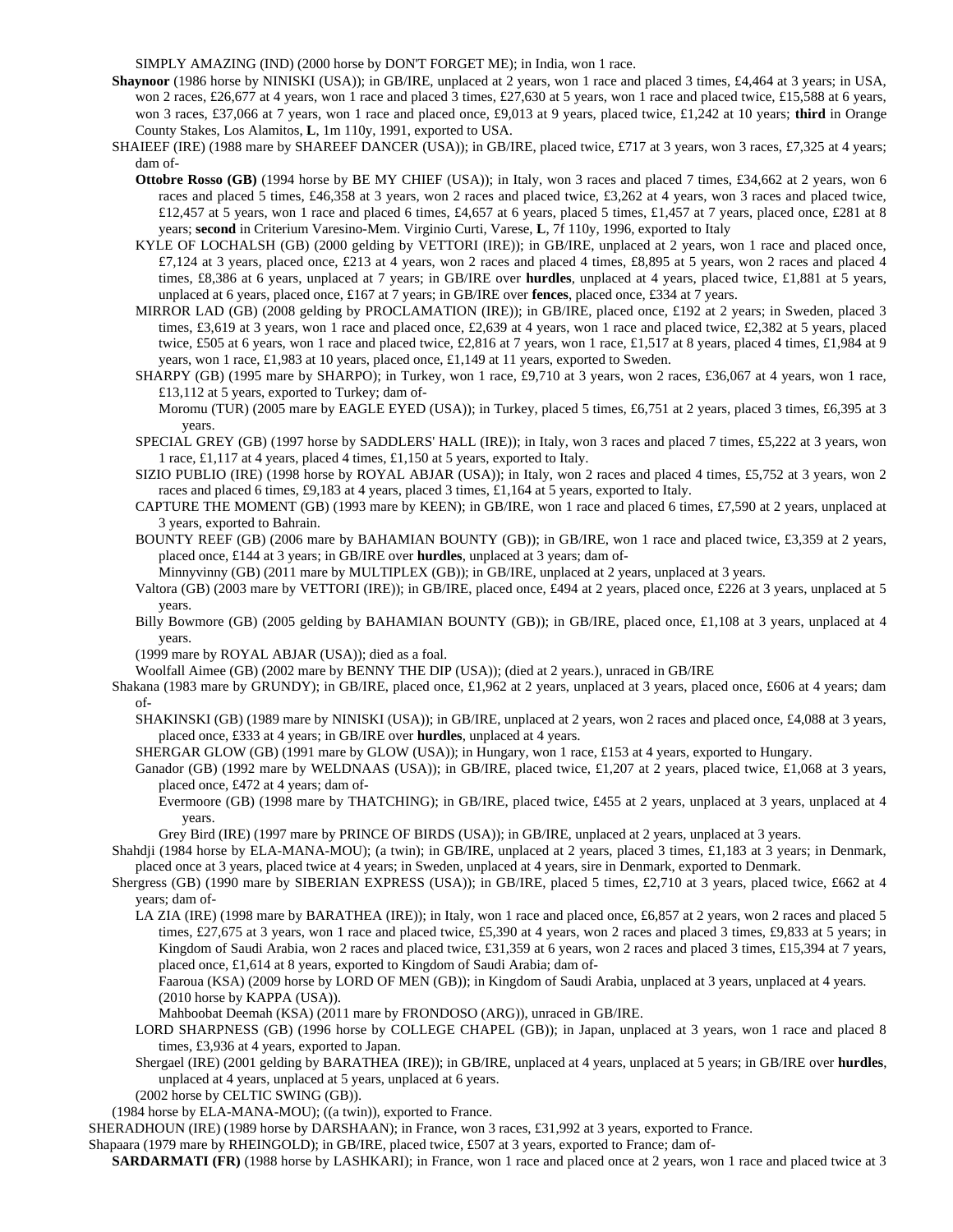years; in USA, unplaced at 3 years, unplaced, £3,730 at 4 years, won 4 races and placed twice, £16,722 at 5 years, unplaced, £322 at 6 years, placed twice, £735 at 7 years, unplaced, £83 at 8 years; **won** Prix Coupe des Trois Ans, Lyon, **L**, 1991, exported to USA.

SHABARANA (FR) (1985 mare by NISHAPOUR (FR)); in France, won 2 races and placed once, £13,333 at 3 years, exported to France; dam of-

- **SHANAWI (IRE)** (1992 horse by CAERLEON (USA)); in France, placed once, £6,407 at 2 years, won 1 race and placed twice, £27,784 at 3 years; in USA, won 2 races and placed 3 times, £56,371 at 4 years, won 1 race and placed twice, £103,107 at 5 years, placed twice, £10,000 at 6 years, won 1 race, £19,120 at 7 years, placed 3 times, £9,024 at 8 years, placed once, £1,820 at 9 years; **won** San Luis Obispo Handicap, Santa Anita, **Gr.2**, 1m 4f, 1997, Grand Prix de Clairefontaine, Clairefontaine, **L**, 1m 3f, 1995; **second** in Kobuk King Stakes, Del Mar, **L**, 1m 3f, 1996; **third** in San Marcos Handicap, Santa Anita, **Gr.2**, 1m 2f, 1997, exported to France
- **Shallow Ground (IRE)** (1996 mare by COMMON GROUNDS); in GB/IRE, placed once, £228 at 2 years, won 1 race and placed twice, £7,879 at 3 years, unplaced at 4 years; **second** in Cork Sprint Stakes, Cork, **L**, 6f, 1999; dam of-
	- ABBEY THEATRE (GB) (2012 mare by CAPTAIN GERRARD (IRE)); in GB/IRE, unplaced at 2 years; in Serbia, won 1 race, £288 at 3 years, won 1 race, £394 at 4 years, exported to Serbia.
	- INTUITION (GB) (2009 horse by MULTIPLEX (GB)); in GB/IRE, won 1 race and placed once, £4,036 at 2 years, unplaced at 3 years.
	- Melilotus (FR) (2003 gelding by POLISH PRECEDENT (USA)); in GB/IRE, placed twice, £829 at 3 years, unplaced at 4 years, unplaced at 5 years; in GB/IRE over **hurdles**, unplaced at 3 years, placed once, £1,033 at 4 years, unplaced at 5 years.
	- Young Christian (GB) (2013 gelding by CAPTAIN GERRARD (IRE)); in GB/IRE, unplaced at 2 years, placed 3 times, £833 at 3 years.

Sharpness (IRE) (2001 horse by REVOQUE (IRE)); in Belgium, unplaced at 3 years, exported to France.

Prodigal Daughter (GB) (2002 mare by ALHAARTH (IRE)), unraced in GB/IRE.

Foolish Optimist (GB) (2005 mare by CADEAUX GENEREUX); in GB/IRE, unplaced at 3 years.

Compolina (GB) (2008 mare by COMPTON PLACE (GB)), unraced in GB/IRE.

Autumn Draw (GB) (2010 gelding by MARJU (IRE)); in GB/IRE, unplaced at 3 years.

(2016 mare by HEERAAT (IRE)).

- SHARBATA (IRE) (1993 mare by KAHYASI); in France, won 2 races and placed 3 times, £27,009 at 3 years, exported to France; dam of-
	- **SHARBAYAN (IRE)** (1998 gelding by DOYOUN); in France, won 1 race and placed 3 times, £30,262 at 3 years; in USA, won 1 race, £23,397 at 4 years, won 4 races, £101,626 at 5 years, placed once, £7,687 at 6 years; **won** Sycamore Breeders' Cup Stakes, Keeneland, **Gr.3**, 1m 4f, 2003, Prix du Lys, Longchamp, **Gr.3**, 1m 4f, 2001; **second** in Rossi Gold Stakes, Arlington International, 1m 4f, 2004, exported to France
	- **SHARBASIA (IRE)** (2003 mare by KING'S BEST (USA)); in GB/IRE, unplaced at 4 years; in France, unplaced, £655 at 3 years; in GB/IRE over **hurdles**, unplaced, £536 at 4 years, unplaced at 5 years; in GB/IRE over **fences**, unplaced at 4 years, unplaced at 5 years; in France over jumps, won 1 race, £22,466 at 3 years, unplaced at 4 years; **won** Prix Finot Hurdle (fillies), Auteuil, **L**, 2m 2f, 2006.
	- SHARALIYA (IRE) (2004 mare by DESERT PRINCE (IRE)); in France, placed once, £811 at 3 years; in France over jumps, placed once, £1,608 at 3 years, won 1 race and placed 3 times, £21,456 at 4 years, won 1 race and placed once, £19,601 at 5 years, exported to France.

Sharbela (IRE) (1999 mare by LAKE CONISTON (IRE)); in France, unplaced at 3 years, exported to France.

Sharban (IRE) (2000 horse by GRAND LODGE (USA)), unraced in GB/IRE, exported to France.

Sharaga (FR) (2005 mare by KALANISI (IRE)), unraced in GB/IRE.

Send To War (GB) (2006 mare by SENDAWAR (IRE)), unraced in GB/IRE.

(2010 mare by MEDAALY (GB)).

Leah's Little Star (IRE) (2012 gelding by CENTRAL PARK (IRE)); in GB/IRE, unplaced at 3 years, unplaced at 4 years; in GB/IRE over **hurdles**, unplaced at 4 years, unplaced at 5 years.

(2015 mare by LOVELACE (GB)).

- SHAMSHADAL (IRE) (1990 gelding by DARSHAAN); in GB/IRE, unplaced at 4 years, unplaced at 5 years; in France, placed 3 times at 3 years; in GB/IRE over **hurdles**, placed 3 times, £714 at 4 years, won 1 race and placed twice, £3,555 at 5 years; in GB/IRE over **fences**, unplaced at 5 years, exported to France.
- SHARAZAD (IRE) (1995 mare by TENBY (GB)); in GB/IRE, unplaced at 2 years, placed twice, £327 at 3 years, won 1 race and placed 3 times, £3,010 at 4 years, exported to New Zealand; dam of-
	- **BRAZILIAN PULSE (NZ)** (2007 mare by CAPTAIN RIO (GB)); in Australia, won 5 races; **won** Crown Victoria Oaks, Flemington, **Gr.1**, 1m 4f 110y, 2010, Wakeful Stakes, Flemington, **Gr.2**, 1m 2f, 2010, Keith F Nolan Classic, Rosehill, **Gr.3** , 1m 1f, 2011; **second** in Edward Manifold Stakes, Flemington, **Gr.2**, 1m, 2010, Kewney Stakes, Flemington, **Gr.2**, 7f, 2011; **third** in Schweppes The 1000 Guineas, Caulfield, **Gr.1**, 1m, 2010, Vinery Stud Storm Queen Stakes, Rosehill, **Gr.1**, 1m 2f, 2011
	- MAN ON FIRE (NZ) (2002 gelding by BAHHARE (USA)); in New Zealand, won 1 race; in Singapore, won 2 races.
	- JINDABYNE LASS (NZ) (2001 mare by BAHHARE (USA)); in New Zealand, won 1 race.

King's Gift (NZ) (2003 gelding by BLACK MINNALOUSHE (USA)), unraced in GB/IRE.

Captain Sharazad (NZ) (2005 horse by CAPTAIN RIO (GB)), unraced in GB/IRE.

(2006 gelding by CAPTAIN RIO (GB)).

(2008 mare by USTINOV (AUS)).

MAIDU KING (IRE) (1997 horse by INDIAN RIDGE); in France, unplaced at 2 years, won 1 race and placed once, £6,604 at 3 years, placed 4 times, £2,716 at 4 years, exported to France.

Shabanaka (IRE) (1991 mare by DOYOUN); in France, placed twice at 3 years, exported to India; dam of-

Solidarity (IND) (1999 mare by WHITE CROWN (USA)); in India, placed 5 times.

Higher Than Hope (IND) (2000 horse by WHITE CROWN (USA)); in India, unplaced.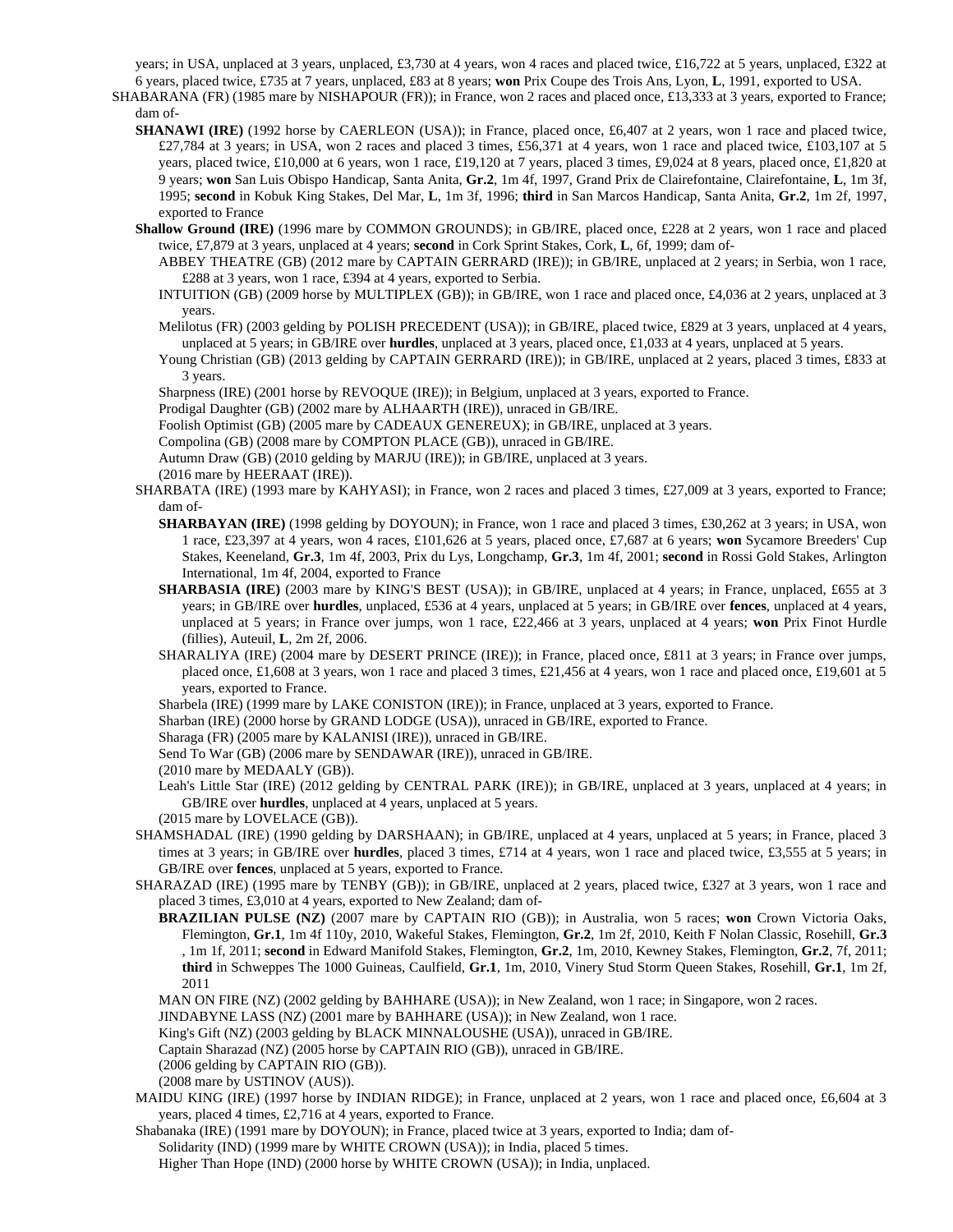Shardia (IRE) (2003 mare by MARJU (IRE)); in GB/IRE, unplaced at 2 years, placed twice, £595 at 3 years, exported to India; dam of-

**Supreme Commander (IND)** (2014 horse by EXCELLENT ART (GB)); in India, placed once at 2 years, won 1 race and placed 7 times at 3 years, unplaced at 4 years; **third** in Guindy Grand Prix, Chennai, **L**, 1m, 2017.

ASTATKI (IND) (2010 mare by KHELEYF (USA)); in India, won 2 races and placed 5 times, £6,663 at 4 years, placed 3 times, £2,156 at 5 years.

(2008 mare by TIGER HILL (IRE)).

(2009 mare by PIVOTAL (GB)).

Lady Bond (IND) (2012 mare by ACE (IRE)); in India, unplaced.

Adam's Creation (IND) (2013 mare by ARAZAN (IRE)); in India, unplaced at 3 years, unplaced at 4 years.

- Miss Legend (IND) (2015 mare by ARAZAN (IRE)), unraced in GB/IRE.
- Baku (IND) (2016 gelding by ARAZAN (IRE)), unraced in GB/IRE.
- Truly Divine (GB) (2005 gelding by INVINCIBLE SPIRIT (IRE)); in GB/IRE, placed twice, £753 at 3 years, unplaced at 4 years, placed 3 times, £766 at 5 years; in GB/IRE over **hurdles**, unplaced at 5 years.
- Bagger Vance (IRE) (1998 gelding by SPECTRUM (IRE)); in GB/IRE, unplaced at 7 years; in GB/IRE in **N.H. Flat races**, unplaced at 4 years; in GB/IRE over **hurdles**, unplaced at 5 years, unplaced at 8 years
- Earl's Son (IRE) (2000 horse by EARL OF BARKING (IRE)); in USA, unplaced at 4 years, unplaced, £76 at 5 years, exported to USA.

Cayetano (IRE) (2002 horse by MARJU (IRE)); in France, unplaced at 2 years, unplaced at 3 years, exported to France.

Holy Moly (IRE) (2004 gelding by ALHAARTH (IRE)); in GB/IRE in **N.H. Flat races**, unplaced at 4 years

SHAMIRANA (FR) (1986 mare by DARSHAAN); in France, won 1 race, £2,737 at 3 years, exported to India; dam of-

**BOLD CHIEFTAN (IND)** (1997 gelding by PLACERVILLE (USA)); in India, won 10 races; **won** H.S.B.C. Cup, Calcutta, **L**, 6f, 2002, Eveready Calcutta Gold Cup, Kolkata, **L**, 1m, 2001, Chief Minister's Cup, Bangalore, **L**, 6f, 2002; **second** in Bangalore Turf Club Trophy, Bangalore, **L**, 6f, 2001, Jayachamaraja Wadiyar Cup, Bangalore, **L**, 7f, 2002, Harvins Bangalore 2000 Guineas, Bangalore, **L**, 1m, 2000; **third** in Chief Minister's Cup, Bangalore, **L**, 6f, 2001

SCENIC DANCER (IND) (1992 mare by SHAREEF DANCER (USA)); (died at 3); in India, won 2 races.

- SPRITELY KNIGHT (IND) (1993 horse by RIYAHI); in India, won 4 races.
- APPLEGATE (IND) (2000 horse by GREENSMITH); in India, won 2 races.
- ALL STARS DANCER (IND) (1994 mare by RIYAHI); in India, won 1 race.
- Shamaraya (IRE) (1991 mare by KAHYASI), unraced in GB/IRE; dam of-

(1996 mare by MAZAAD).

Si Senorita (IND) (1995 mare by RIYAHI), unraced in GB/IRE; dam of-

**FAIR ALWAYS (IND)** (2000 mare by ALNASR ALWASHEEK (GB)); in India, won 2 races; **won** London Club Worldwide Indian1000 Guineas, Mumbai, **L**, 1m, 2003; **third** in Poonawalla Breeders' Multi-Million, Mumbai, **L**, 7f, 2003.

**RHAPSIDION SNOW (IND)** (2003 mare by PLACERVILLE (USA)); in India, won 4 races; **won** The BTC Anniversary Cup, Bangalore, **L**, 7f, 2008, The BTC Anniversary Cup, Bangalore, **L**, 7f, 2009, A C Ardeshir Trophy, Mumbai, **L**, 1m, 2009, A C Ardeshir Trophy, Mumbai, **L**, 1m, 2009; **second** in Dr. S C Jain Sprinters' Trophy, Mumbai, **L**, 6f, 2009; **third** in Jayachamaraja Wadiyar Cup, Bangalore, **L**, 7f, 2009, Usha Stud Farm/Breeders Mem Mile Cup, Malakpet, **L**, 1m, 2009, Jayachamaraja Wadiyar Cup, Bangalore, **L**, 7f, 2008, A.S.J. Maharaja Jiwajirao Scindia Trophy, Mumbai, **L**, 1m 1f, 2007

SHARIAKANNDI (FR) (1992 gelding by LASHKARI); in GB/IRE in **N.H. Flat races**, placed once, £364 at 4 years; in GB/IRE over **hurdles**, placed once, £600 at 5 years, won 1 race, £2,373 at 6 years; in GB/IRE in **point-to-points**, unplaced at 8 years

Shaltisha (FR) (1984 mare by AKARAD (FR)); in France, placed twice at 3 years, exported to Australia; dam of-

HUTT'S RUBY (AUS) (1993 mare by RUBITON (AUS)); in Australia, won 3 races.

SHALCLASE (AUS) (1994 horse by EUCLASE (AUS)); in Australia, won 1 race.

(1992 horse by BELLWATER (FR)).

Satisha (AUS) (1996 mare by SCENIC), unraced in GB/IRE; dam of-

Swedish Bitters (AUS) (2011 mare by WILANDER (AUS)), unraced in GB/IRE.

Shajara (FR) (1991 mare by KENDOR (FR)); in France, placed 4 times; dam of-

**GOLDEN NEPI (IRE)** (2000 mare by REVOQUE (IRE)); in Italy, won 1 race and placed 4 times, £42,132 at 2 years, won 2 races and placed 3 times, £97,251 at 3 years; in USA, unplaced at 3 years; **won** Premio Regina Elena (1000 Guineas), Rome, **Gr.2**, 1m, 2003, Premio Alessandro Perrone, Rome, **L**, 5f 110y, 2002, Premio Torricola, Rome, **L**, 1m, 2003; **second** in Premio Vittorio Crespi, Milan, **L**, 6f, 2002, Premio Divino Amore, Rome, **L**, 5f, 2002; **third** in Premio Eupili-Trofeo Tattersalls, Milan, **L**, 6f, 2002, exported to Italy

JUNIPER GIRL (IRE) (2003 mare by REVOQUE (IRE)); in GB/IRE, won 1 race and placed once, £4,740 at 2 years, won 3 races and placed 6 times, £27,756 at 3 years, won 1 race and placed once, £133,583 at 4 years, placed twice, £6,304 at 5 years; in France, unplaced, £4,831 at 4 years; dam of-

**KIFAAYA (GB)** (2012 horse by INTIKHAB (USA)); in GB/IRE, won 1 race and placed 3 times, £4,147 at 2 years; in Czech Republic, unplaced at 3 years, won 1 race, £783 at 6 years; in Slovakia, placed twice, £1,085 at 3 years; in Czech Republic over jumps, won 1 race and placed once, £2,265 at 3 years, placed once, £565 at 4 years, won 1 race and placed twice, £4,975 at 5 years, placed once, £483 at 7 years, unplaced, £150 at 8 years, won 1 race and placed once, £3,165 at 9 years; in Italy over jumps, won 3 races, £29,688 at 4 years, won 1 race and placed twice, £41,846 at 5 years, unplaced at 6 years, placed once, £2,910 at 7 years; in Poland over jumps, placed once, £648 at 4 years; in Slovakia over jumps, placed once, £398 at 9 years; **won** Gran Corsa Siepi di Merano Hurdle, Merano, **L**, 2m 4f, 2017, Corsa Siepi dei 4 Anni Hurdle, Merano, **L**, 2m 1f 110y, 2016, Criterium di Primavera 4yo Hurdle, Merano, **L**, 2m 1f 110y, 2016; **second** in Gran Corsa Siepi di Milano Hurdle, Milan, **L**, 2m 4f, 2017; **third** in Zlaty Pohar Chase, Pardubice, **L**, 2m 6f, 2017, exported to Czech Republic.

FORCED FAMILY FUN (GB) (2010 gelding by REFUSE TO BEND (IRE)); in GB/IRE, won 1 race, £2,264 at 2 years, won 1 race, £2,386 at 3 years, won 1 race and placed once, £4,041 at 4 years, placed twice, £2,647 at 5 years, placed once, £349 at 6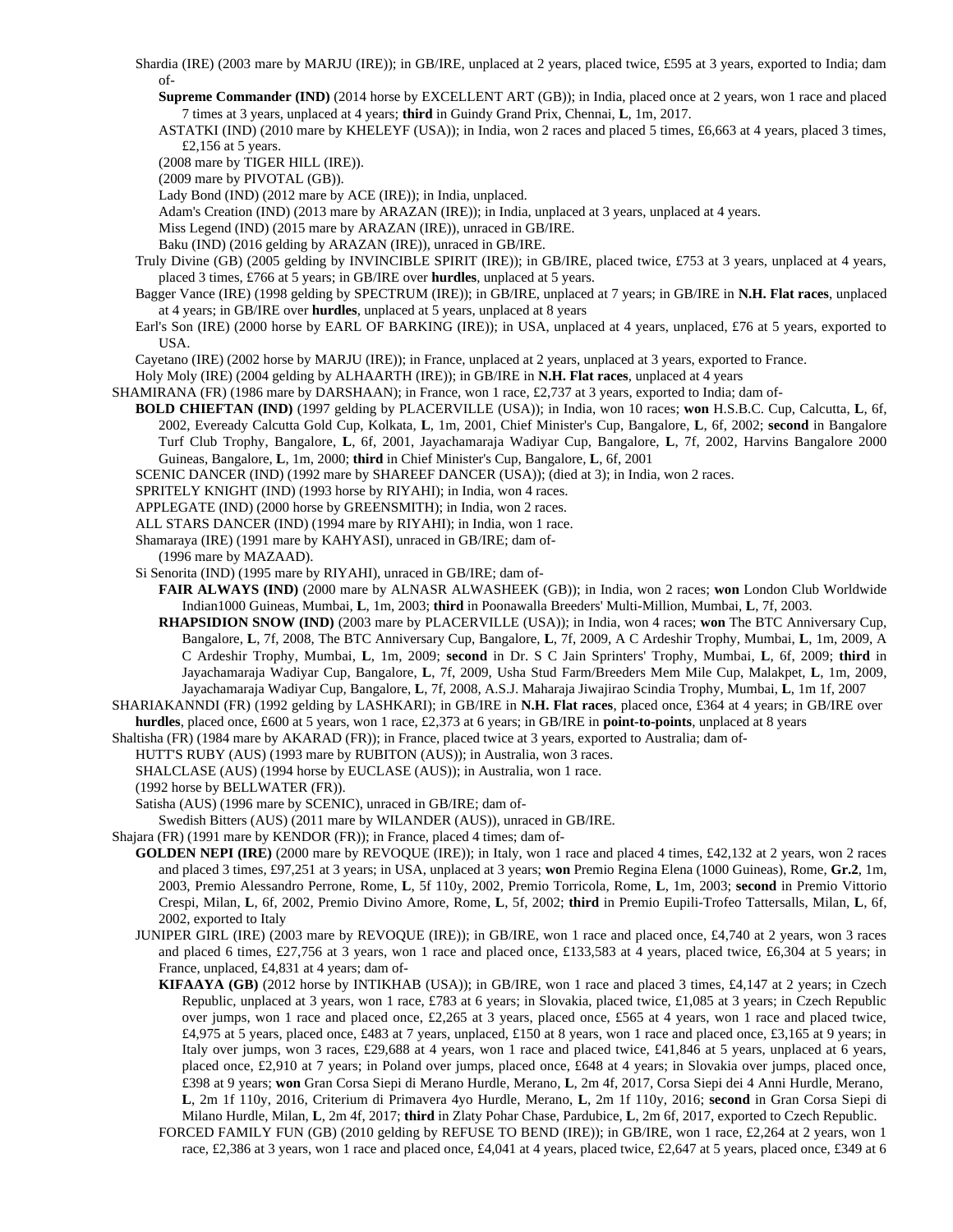years, unplaced at 7 years; in GB/IRE over **hurdles**, won 1 race and placed once, £2,969 at 3 years, won 2 races and placed once, £10,643 at 4 years, unplaced, £112 at 5 years, unplaced at 6 years.

KITTY'S COVE (GB) (2015 mare by HIGH CHAPARRAL (IRE)); in GB/IRE, placed 3 times, £2,053 at 3 years, won 1 race and placed 4 times, £6,971 at 4 years, won 1 race and placed 4 times, £6,066 at 5 years, unplaced, £300 at 6 years; in GB/IRE over **hurdles**, unplaced at 5 years, unplaced, £1,050 at 6 years.

Purple Raven (GB) (2013 mare by POET'S VOICE (GB)); in GB/IRE, placed once, £241 at 2 years, placed 3 times, £1,154 at 3 years.

- Duke's Girl (GB) (2014 mare by POET'S VOICE (GB)); in GB/IRE, unplaced at 2 years, placed 5 times, £4,765 at 3 years; in GB/IRE over **hurdles**, placed 5 times, £5,435 at 4 years, placed 4 times, £2,544 at 5 years.
- (2018 horse by SIR PERCY (GB)).

Alnwick Rose (GB) (2019 filly by SIR PERCY (GB)), unraced in GB/IRE.

- Shabu (IRE) (2002 horse by REVOQUE (IRE)); in GB/IRE, placed once, £437 at 2 years; in France, unplaced at 4 years; in Spain, unplaced at 3 years, placed once, £345 at 4 years, exported to Spain.
- Yorkshire Pride (IRE) (1997 mare by NIGHT SHIFT (USA)); in GB/IRE, unplaced at 2 years, exported to Sweden; dam of-
	- SANDY PRIDE (IRE) (2004 mare by REVOQUE (IRE)); in Denmark, placed once, £276 at 2 years, unplaced at 3 years; in Sweden, won 2 races and placed 3 times, £10,884 at 2 years, placed once, £597 at 3 years, exported to Sweden.
	- XANTE (SWE) (2005 mare by XAAR (GB)); in Denmark, unplaced, £491 at 3 years; in Sweden, won 1 race, £2,240 at 2 years, won 1 race and placed 4 times, £6,579 at 3 years, unplaced at 4 years.
	- JEUNE FILS (SWE) (2008 gelding by JEUNE HOMME (USA)); in Denmark, unplaced, £230 at 3 years; in Norway, unplaced at 4 years, won 2 races and placed 3 times, £9,324 at 5 years; in Sweden, won 2 races and placed 3 times, £12,508 at 2 years, placed 5 times, £4,966 at 3 years, placed once, £814 at 4 years.

Swedish Match (SWE) (2011 horse by SWEDISH SHAVE (FR)); in Sweden, placed once, £813 at 2 years.

Scarlett Pride (SWE) (2006 mare by INDIAN LODGE (IRE)), unraced in GB/IRE.

Sir Peace (IRE) (1998 horse by COMMON GROUNDS); in Germany, unplaced at 4 years, exported to Germany.

Stoney Cove (IRE) (2006 mare by NEEDWOOD BLADE (GB)), unraced in GB/IRE; dam of-

- GENTLEMEN (GB) (2011 gelding by AD VALOREM (USA)); in GB/IRE, unplaced at 2 years, unplaced at 3 years, won 2 races and placed 4 times, £9,757 at 4 years, won 5 races and placed 5 times, £45,820 at 5 years, placed 5 times, £6,187 at 6 years, won 1 race and placed 5 times, £10,830 at 7 years, won 2 races and placed 5 times, £14,331 at 8 years.
- BERNIE'S BOY (GB) (2013 gelding by LILBOURNE LAD (IRE)); in GB/IRE, placed 5 times, £9,771 at 2 years, won 1 race and placed 4 times, £8,159 at 3 years, won 1 race and placed 5 times, £4,766 at 4 years, won 5 races and placed 7 times, £26,633 at 5 years, placed 4 times, £6,677 at 6 years, won 2 races and placed 5 times, £10,752 at 7 years, won 1 race and placed once, £5,626 at 8 years.
- NORTONTHORPE BOY (GB) (2018 gelding by SWISS SPIRIT (GB)); in GB/IRE, won 1 race and placed twice, £6,697 at 2 years, won 5 races and placed 3 times, £28,143 at 3 years; in Kingdom of Saudi Arabia, unplaced at 3 years, unplaced at 4 years, exported to Kingdom of Saudi Arabia.
- SADHBH (IRE) (2014 mare by LILBOURNE LAD (IRE)); in GB/IRE, won 1 race, £3,881 at 2 years, unplaced at 3 years, unplaced, £300 at 4 years.

Springstride (GB) (2012 mare by JEREMY (USA)); in GB/IRE, unplaced at 2 years, unplaced at 3 years.

Hoof Patrol (IRE) (2015 horse by INTIKHAB (USA)), unraced in GB/IRE.

- (2017 mare by ALHEBAYEB (IRE)).
- Headway (FR) (1996 horse by EXIT TO NOWHERE (USA)); in France, placed once, £754 at 3 years.

Shakoura (FR) (1987 mare by LABUS (FR)), unraced in GB/IRE; dam of-

- PIPPIN'S FORD (IRE) (1995 gelding by SHAHANNDEH); in GB/IRE in **N.H. Flat races**, won 1 and placed once, £3,185 at 4 years; in GB/IRE over **hurdles**, won 1 race and placed once, £5,207 at 4 years, unplaced at 5 years, unplaced at 6 years, unplaced at 7 years, won 1 race and placed 3 times, £7,957 at 9 years, placed twice, £2,775 at 10 years; in GB/IRE over **fences**, unplaced at 5 years, unplaced at 6 years
- Shakaraya (IRE) (1991 mare by TAGEL (USA)); in GB/IRE over **hurdles**, unplaced at 4 years, unplaced at 5 years, unplaced at 7 years, unplaced at 10 years, unplaced at 12 years; dam of-

Keshcarrigen Coat (IRE) (1997 mare by DISTINCTLY NORTH (USA)); in GB/IRE, unplaced at 5 years, placed once, £455 at 6 years; in GB/IRE over **hurdles**, unplaced at 3 years, unplaced at 4 years, placed once, £270 at 5 years. (2004 gelding by LORD OF APPEAL (GB)).

Patsy Power (IRE) (2005 mare by SUBTLE POWER (IRE)); in GB/IRE in **point-to-points**, unplaced at 7 years.

(1993 horse by CASTLE KEEP); (died).

Makool (IRE) (1994 horse by SHAHANNDEH), unraced in GB/IRE.

(1996 mare by GREAT COMMOTION (USA)).

Little Nonnie (IRE) (1998 mare by BENEFICIAL (GB)), unraced in GB/IRE; dam of-

- LETS HIGH FIVE IT (IRE) (2007 gelding by STOWAWAY (GB)); in GB/IRE in **N.H. Flat races**, placed once, £467 at 7 years; in GB/IRE over **hurdles**, placed twice, £2,728 at 8 years, won 1 race and placed once, £4,948 at 9 years, placed once, £2,362 at 10 years, placed once, £2,029 at 11 years
- (2002 mare by CASTLE KEEP).
- Port Erne (IRE) (2003 gelding by STOWAWAY (GB)); in GB/IRE in **N.H. Flat races**, unplaced at 4 years; in GB/IRE over **hurdles**, unplaced at 5 years, unplaced at 6 years; in GB/IRE over **fences**, unplaced, £70 at 6 years
- (2004 mare by STOWAWAY (GB)).
- (2005 mare by STOWAWAY (GB)).
- (2006 mare by STOWAWAY (GB)).

(2008 horse by STOWAWAY (GB)).

Joe's Shop (IRE) (2009 mare by STOWAWAY (GB)); in GB/IRE in **N.H. Flat races**, unplaced at 6 years; in GB/IRE in

<sup>(2020</sup> filly by SIR PERCY (GB)).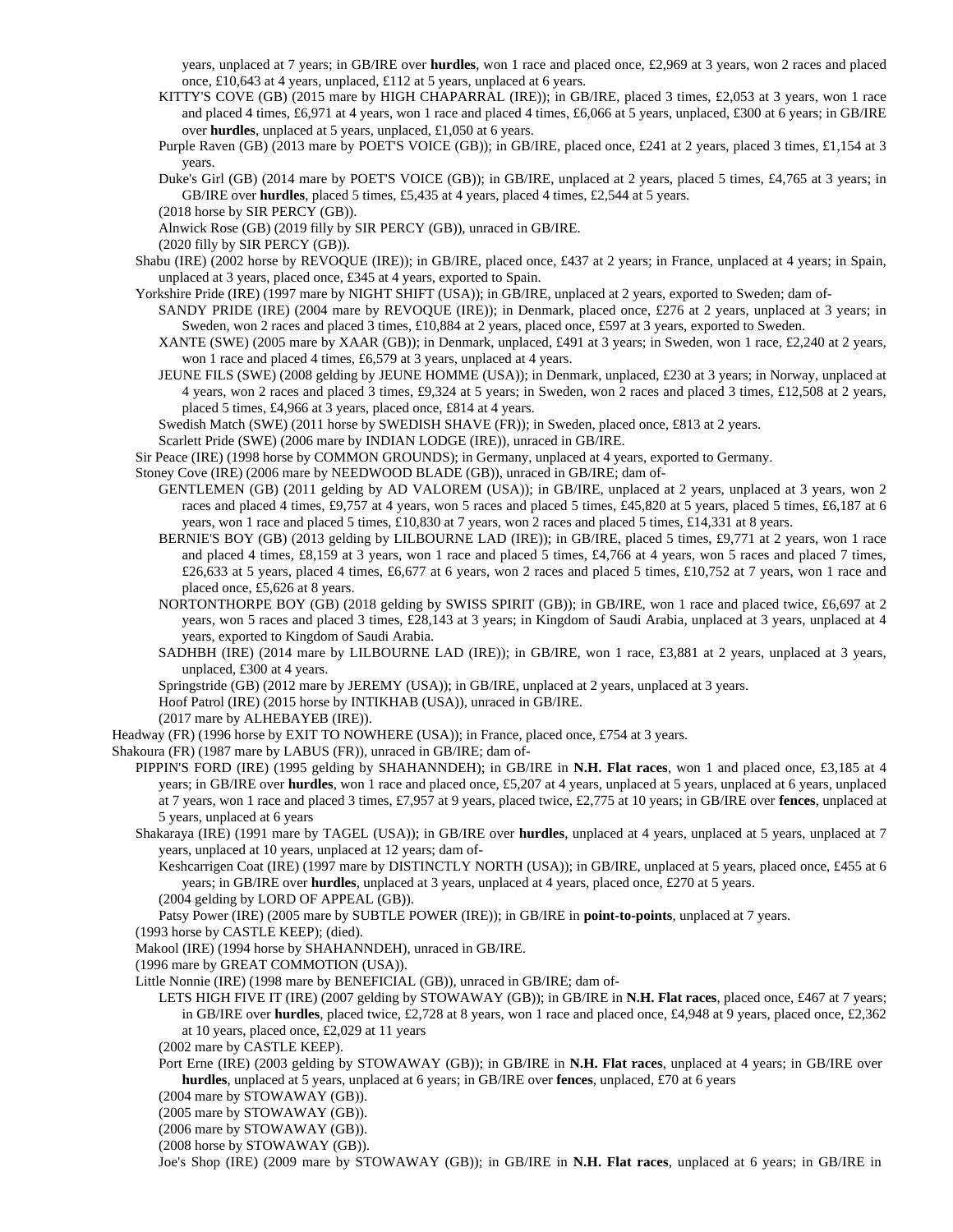**point-to-points**, unplaced at 6 years, unplaced at 7 years

Sarmad (FR) (1989 horse by KALAGLOW), unraced in GB/IRE.

Shergaara (FR) (1993 mare by DOYOUN), unraced in GB/IRE, exported to France; dam of-

- SHERJADIL (FR) (1998 mare by MUJADIL (USA)); in France, won 1 race, £3,362 at 2 years, placed 3 times, £3,182 at 3 years; dam of-
	- MAN O'DEAL (FR) (2004 horse by MAN O WEST (FR)); in Germany, unplaced at 4 years, won 1 race and placed once, £1,845 at 5 years, unplaced at 6 years.
	- Ocean Away (FR) (2006 horse by EQUERRY (USA)); in France, placed 3 times, £3,883 at 3 years, unplaced at 6 years; in France over jumps, placed once, £3,495 at 3 years, unplaced, £876 at 4 years, unplaced, £675 at 6 years.
	- Periapsis (FR) (2008 mare by APSIS (GB)); in France over jumps, placed once, £1,310 at 3 years, unplaced at 4 years, unplaced at 5 years, placed once, £1,436 at 9 years, unplaced at 10 years.
	- Shershima (FR) (2003 mare by SCRIBE (IRE)); in Germany, unplaced at 4 years.
- Sesamoid (IRE) (2001 horse by GRAND LODGE (USA)); in Italy, placed twice, £861 at 3 years, unplaced at 4 years, exported to Italy.

Secret Wings (IRE) (1999 mare by IN THE WINGS), unraced in GB/IRE, exported to France; dam of-

Islares (FR) (2003 horse by DR FONG (USA)); in France, unplaced at 2 years, placed once, £724 at 3 years.

Aimara Secret (FR) (2005 gelding by UNTIL SUNDOWN (USA)); in France, unplaced, £340 at 4 years; in France over jumps, unplaced at 4 years.

- Macouria Secrete (FR) (2007 mare by HIGH YIELD (USA)); in France over jumps, unplaced at 4 years.
- Kahyagaara (FR) (2004 mare by KAHYASI), unraced in GB/IRE.
- (2005 mare by LOUP SOLITAIRE (USA)).

Shamil (GB) (1994 horse by SAUMAREZ), unraced in GB/IRE, exported to France.

- Queens Way (FR) (1995 mare by ZAFONIC (USA)), unraced in GB/IRE; dam of-
	- LEANDROS WAY (GB) (1999 horse by POLISH PRECEDENT (USA)); in Greece, won 1 race, £5,643 at 3 years, won 4 races, £18,250 at 5 years, won 2 races and placed 3 times, £13,768 at 6 years, exported to Greece.
	- FORGET IT (GB) (2005 gelding by GALILEO (IRE)); in GB/IRE, unplaced at 2 years, placed twice, £1,472 at 3 years, unplaced at 4 years; in GB/IRE over **hurdles**, placed twice, £1,616 at 4 years, won 1 race, £3,903 at 5 years; in GB/IRE over **fences**, won 1 race, £3,903 at 5 years, won 1 race and placed once, £6,389 at 6 years, unplaced at 7 years.
	- Malling (GB) (2001 horse by HALLING (USA)); in GB/IRE, unplaced at 2 years; in Spain, placed once, £85 at 3 years, placed 5 times, £411 at 4 years, exported to Spain.
	- Forsake (IRE) (2004 gelding by SAKHEE (USA)), unraced in GB/IRE.
- Icarus Way (FR) (1997 gelding by VETTORI (IRE)), unraced in GB/IRE, exported to Greece.
- Sherzad (1983 horse by HABITAT); in GB/IRE, placed once, £305 at 3 years; in Sweden, placed twice at 4 years, sire in Denmark, exported to Sweden.
- Shamarzana (1987 mare by DARSHAAN), see above.
- Sherzana (1985 mare by GREAT NEPHEW), unraced in GB/IRE, exported to France; dam of-
	- **SHEMARAN (IRE)** (1992 horse by KAHYASI); in GB/IRE, placed once, £1,122 at 2 years, won 3 races and placed twice, £55,496 at 3 years; in USA, unplaced, £2,003 at 3 years; **won** Gallinule Stakes, Curragh, **Gr.2**, 1m 2f, 1995, Royal Whip Stakes, Curragh, **Gr.3**, 1m 2f, 1995; **second** in Derrinstown Stud Derby Trial Stakes, Leopardstown, **Gr.3**, 1m 2f, 1995, Hotel Conrad Silver Race, Curragh, **L**, 1m 2f, 1995, exported to USA
		- **SHERAKA (IRE)** (1993 mare by DOYOUN); in GB/IRE, won 1 race and placed once, £10,731 at 2 years, won 1 race and placed twice, £14,871 at 3 years; **won** Leopardstown 1000 Guineas Trial, Leopardstown, **L**, 7f, 1996; **second** in Juddmonte Beresford Stakes, Curragh, **Gr.3**, 1m, 1995; dam of-
			- Sharkat (IRE) (1998 mare by KAHYASI), unraced in GB/IRE, exported to France; dam of-
				- GINGERBREAD BOY (IRE) (2003 gelding by DESERT PRINCE (IRE)); in France, placed twice, £3,830 at 2 years, won 2 races and placed twice, £18,719 at 3 years, placed 4 times, £8,615 at 4 years, won 1 race and placed 4 times, £16,139 at 5 years, won 3 races and placed twice, £25,679 at 6 years, placed 3 times, £5,929 at 7 years, unplaced at 8 years, placed once, £875 at 9 years, unplaced at 10 years, exported to France.
				- SIDDHARTHA (FR) (2011 gelding by CREACHADOIR (IRE)); in France over jumps, won 1 race and placed once, £7,483 at 3 years, placed 3 times, £11,588 at 4 years, won 1 race and placed once, £6,706 at 5 years.
				- Spinning Wave (FR) (2005 horse by SPINNING WORLD (USA)); in France, placed once, £1,115 at 2 years, placed once, £2,096 at 3 years; in France over jumps, placed 3 times, £21,676 at 3 years, placed once, £1,660 at 4 years.
				- Arkat (FR) (2008 horse by BALLINGARRY (IRE)); in France over jumps, placed 4 times, £10,567 at 4 years, placed 6 times, £29,898 at 5 years, placed once, £2,800 at 6 years.
				- Sheenann (FR) (2010 mare by SAINT DES SAINTS (FR)); in France over jumps, placed 8 times, £18,435 at 3 years, placed 6 times, £5,405 at 4 years, unplaced at 5 years.

Shariputra (IRE) (2004 mare by MONTJEU (IRE)), unraced in GB/IRE, exported to Germany.

Le Bex (FR) (2006 horse by GREEN TUNE (USA)), unraced in GB/IRE.

Octavien (FR) (2012 gelding by CROSSHARBOUR (GB)), unraced in GB/IRE.

- SHEREGORI (IRE) (1990 gelding by DARSHAAN); in GB/IRE, placed once, £215 at 3 years, placed twice, £361 at 6 years; in GB/IRE over **hurdles**, unplaced at 3 years, won 1 race and placed once, £3,643 at 4 years, unplaced at 6 years.
- Sherabad (IRE) (1995 horse by AKARAD (FR)); (,died at 3 years); in GB/IRE, placed once, £339 at 3 years.
- Sherkiya (IRE) (1994 mare by GOLDNEYEV (USA)), unraced in GB/IRE, exported to France; dam of-
	- **CHOC ICE (IRE)** (1998 mare by KAHYASI); in France, won 1 race and placed 3 times, £35,062 at 2 years, won 1 race and placed 4 times, £25,605 at 3 years, won 1 race and placed once, £18,651 at 4 years; in Hong Kong, unplaced at 3 years; in Italy, placed once, £14,810 at 4 years; in USA, won 1 race, £200,000 at 3 years, unplaced, £30,822 at 4 years; **won** E P Taylor Stakes, Woodbine, **Gr.1**, 1m 2f, 2001, Prix de Boulogne, Longchamp, **L**, 1m 2f, 2002; **second** in Premio Lydia Tesio, Rome, **Gr.2**, 1m 2f, 2002; **third** in Prix Saint-Alary, Longchamp, **Gr.1**, 1m 2f, 2001, Prix Marcel Boussac-Royal Barriere, Longchamp, **Gr.1**, 1m,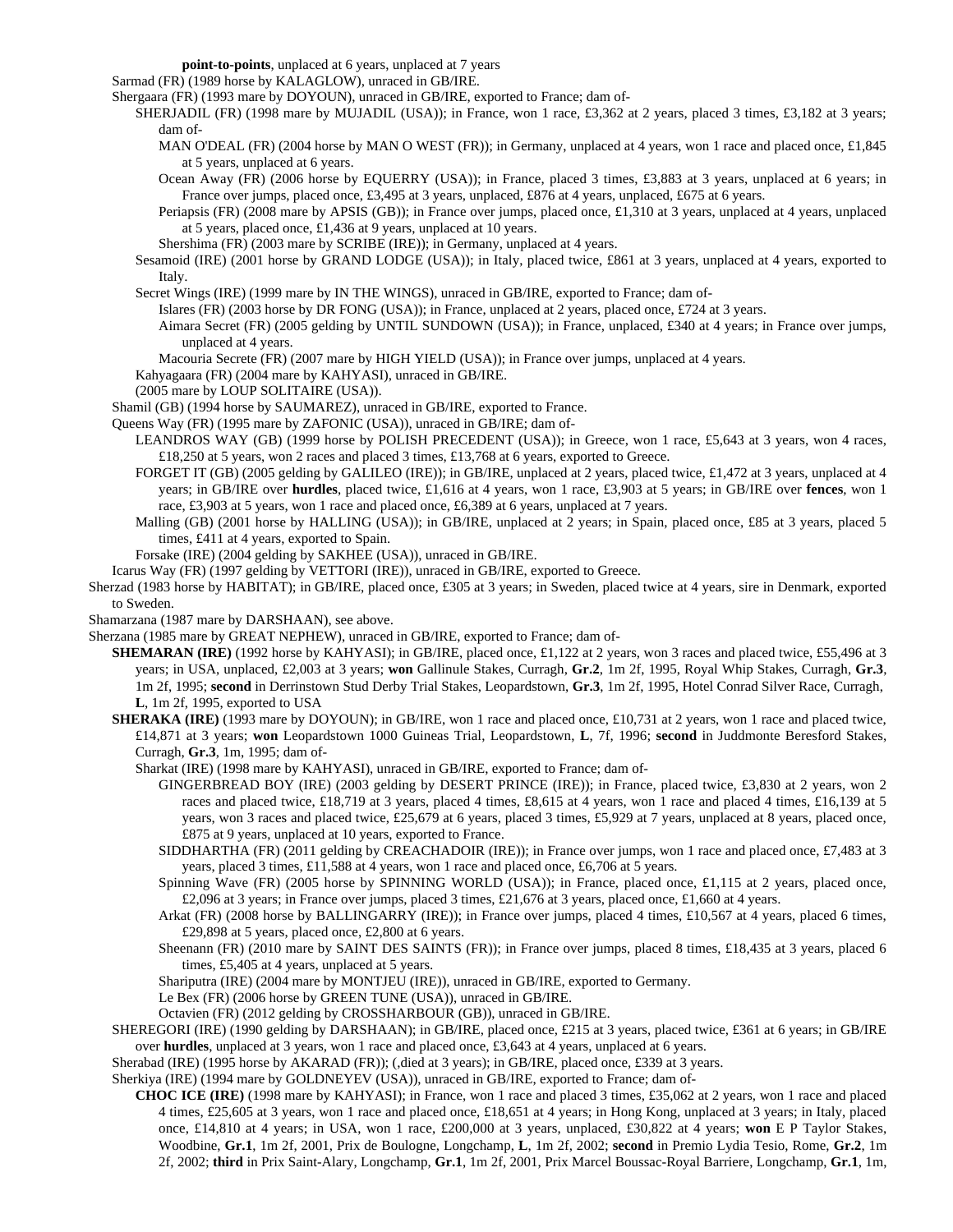2000, Prix d'Aumale, Chantilly, **Gr.3**, 1m, 2000, Grand Prix de Vichy, Vichy, **Gr.3**, 1m 2f, 2002, Criterium du Fonds Europeen de L'Elevage, Deauville, **L**, 1m, 2000, exported to France; dam of-

- **KHATEEB (IRE)** (2005 horse by KING'S BEST (USA)); in GB/IRE, won 1 race and placed 4 times, £11,990 at 3 years, won 2 races and placed twice, £42,434 at 4 years; **won** Sky Bet Y'shire Festival Pomfret Stakes, Pontefract, **L**, 1m, 2009, exported to Italy.
- **CHOCK A BLOCK (IRE)** (2006 gelding by DALAKHANI (IRE)); in GB/IRE, won 1 race and placed once, £26,117 at 3 years, placed 3 times, £6,015 at 4 years, placed once, £3,301 at 5 years; in France, won 1 race, £12,500 at 2 years; **won** Haafhd Godolphin Stakes, Newmarket, **L**, 1m 4f, 2009.
- **COURCHEVEL (IRE)** (2007 mare by WHIPPER (USA)); in France, placed once, £8,544 at 2 years, won 2 races and placed twice, £42,875 at 3 years, unplaced at 4 years; **won** Prix Ceres, Saint-Cloud, **L**, 7f, 2010, exported to France.
- **ROCK THE RACE (FR)** (2011 gelding by WHIPPER (USA)); in France, placed 5 times, £14,500 at 3 years; in France over jumps, placed once, £2,692 at 3 years, won 1 race and placed 7 times, £104,242 at 4 years, won 1 race and placed 4 times, £91,103 at 5 years, unplaced, £8,697 at 6 years, placed 4 times, £37,076 at 7 years, placed 3 times, £30,079 at 9 years, placed once, £7,036 at 10 years; **won** Prix Hardatit Handicap Hurdle, Auteuil, **L**, 2m 2f, 2016, P.Guillaume de Pracomtal Handicap Hurdle, Auteuil, **L**, 2m 2f, 2015; **second** in Prix Le Guales de Mezaubran Hcp Hurdle, Auteuil, **L**, 2m 3f 110y, 2015, P. Alain & Gilles de Goulaine Hcp Hurdle, Auteuil, **L**, 2m 2f, 2015; **third** in Prix Dawn Run Hurdle, Auteuil, **L**, 2m 3f 110y, 2016
- AMAJIRO (IRE) (2010 gelding by DALAKHANI (IRE)); in France, won 1 race and placed once, £8,577 at 3 years, won 2 races and placed 3 times, £14,876 at 4 years, won 2 races and placed 5 times, £17,792 at 5 years, won 3 races and placed 3 times, £30,971 at 6 years, placed once, £2,051 at 7 years, placed once, £2,832 at 8 years, unplaced, £541 at 9 years, exported to France.

Ice Rock (IRE) (2004 mare by ROCK OF GIBRALTAR (IRE)); in France, unplaced at 2 years, placed twice, £4,966 at 3 years. Duo de Choc (IRE) (2009 mare by MANDURO (GER)), unraced in GB/IRE.

Chokhani (IRE) (2013 mare by DALAKHANI (IRE)); in France, unplaced at 2 years, unplaced at 3 years.

- **ROYAL OATH (USA)** (2003 horse by KINGMAMBO (USA)); in GB/IRE, won 2 races, £11,464 at 3 years, won 1 race and placed 3 times, £90,876 at 4 years; in Canada, won 1 race, £94,133 at 5 years, placed once, £5,098 at 6 years; in United Arab Emirates, placed once, £28,945 at 5 years; **won** King Edward Handicap, Woodbine, **Gr.2**, 1m 1f, 2008; **second** in Dubai Commercial Bank Al Fahidi Fort, Nad Al Sheba, **Gr.2**, 1m, 2008, Sony Summer Mile Stakes, Ascot, **Gr.2**, 7f 110y, 2007, exported to Canada
- **QUINMASTER (USA)** (2002 gelding by LINAMIX (FR)); in GB/IRE, won 3 races and placed once, £113,585 at 4 years, won 1 race and placed twice, £24,459 at 5 years, won 1 race and placed 3 times, £18,753 at 6 years, placed twice, £9,687 at 7 years, placed once, £3,615 at 8 years, unplaced at 9 years, unplaced at 10 years; in France, unplaced at 2 years, won 2 races and placed 5 times, £29,999 at 3 years; in GB/IRE over **hurdles**, unplaced at 3 years, placed twice, £1,421 at 4 years, won 1 race and placed 3 times, £24,043 at 5 years, placed once, £3,039 at 6 years; in GB/IRE over **fences**, unplaced at 6 years; **won** Glencairn Stakes, Leopardstown, **L**, 1m, 2007, Bar-One Racing For Auction Nov. Hurdle, Navan, **L**, 2m, 2007; **second** in Glencairn Stakes, Leopardstown, **L**, 1m, 2009

ROYAL REPRIEVE (USA) (2005 horse by KINGMAMBO (USA)); in USA, won 1 race and placed twice, £3,192 at 4 years. (2001 horse by BERING).

Golden Mourne (USA) (2006 horse by SEEKING THE GOLD (USA)), unraced in GB/IRE.

(2008 horse by MINESHAFT (USA)); (died as a yearling).

Shezerma (IRE) (1997 mare by KAHYASI), unraced in GB/IRE, exported to France; dam of-

- SHEDARIAN (FR) (2002 gelding by GRAND LODGE (USA)); in GB/IRE, unplaced at 4 years, unplaced at 5 years; in France, won 1 race and placed once, £3,121 at 3 years; in GB/IRE over **hurdles**, unplaced at 3 years, unplaced at 4 years, placed once, £1,469 at 5 years; in GB/IRE over **fences**, unplaced at 5 years.
- Sky Hope (FR) (2009 horse by SINNDAR (IRE)); in France, unplaced at 2 years, unplaced at 3 years; in France over jumps, placed once, £3,600 at 3 years.
- (2004 mare by SELKIRK (USA)).
- (2005 horse by SENDAWAR (IRE)).

Sherwana (GB) (2006 mare by TRADITIONALLY (USA)), unraced in GB/IRE, exported to France; dam of-

- SHERWAFAN (FR) (2010 horse by DELLA FRANCESCA (USA)); in France, unplaced, £650 at 3 years; in France over jumps, unplaced, £3,768 at 3 years, won 4 races and placed 5 times, £37,451 at 4 years, won 1 race and placed 5 times, £33,682 at 5 years, placed once, £8,482 at 6 years, placed 5 times, £8,845 at 8 years.
- Sherwaka (FR) (2011 mare by ENRIQUE (GB)); in France, placed once, £1,301 at 2 years, placed 3 times, £4,083 at 3 years, unplaced, £388 at 4 years; in France over jumps, placed 3 times, £4,679 at 4 years.

Shelbiyna (FR) (2007 mare by TIGER HILL (IRE)), unraced in GB/IRE.

- Desert Springs (FR) (2010 horse by DESERT STYLE (IRE)), unraced in GB/IRE.
- Sheragia (IRE) (1999 mare by DOYOUN), unraced in GB/IRE; dam of-
	- SHERIDANIYA (IRE) (2006 mare by SINNDAR (IRE)); in GB/IRE, won 1 race and placed twice, £9,077 at 3 years, unplaced at 4 years.
	- Sherakat (IRE) (2004 mare by INCHINOR (GB)); in France, placed 5 times, £9,156 at 3 years, placed twice, £5,001 at 4 years, exported to France; dam of-
		- SHEPTON JOA (FR) (2013 mare by KENTUCKY DYNAMITE (USA)); in France, won 1 race and placed once, £6,356 at 2 years, won 3 races and placed 4 times, £23,088 at 3 years, won 2 races and placed twice, £19,059 at 4 years, won 1 race and placed 3 times, £13,289 at 6 years, placed once, £1,297 at 7 years; in France over jumps, placed once, £3,829 at 4 years, won 1 race, £13,593 at 5 years.
		- SHERGARINA (FR) (2010 mare by DESERT STYLE (IRE)); in France, unplaced at 2 years, won 2 races and placed 3 times, £17,967 at 3 years, unplaced at 4 years, unplaced at 5 years.
		- SIBIRIL (FR) (2011 gelding by MARTALINE (GB)); in France, won 1 race, £5,000 at 3 years; in France over jumps, placed 3 times, £10,698 at 4 years, won 1 race and placed once, £9,956 at 5 years, unplaced at 6 years.